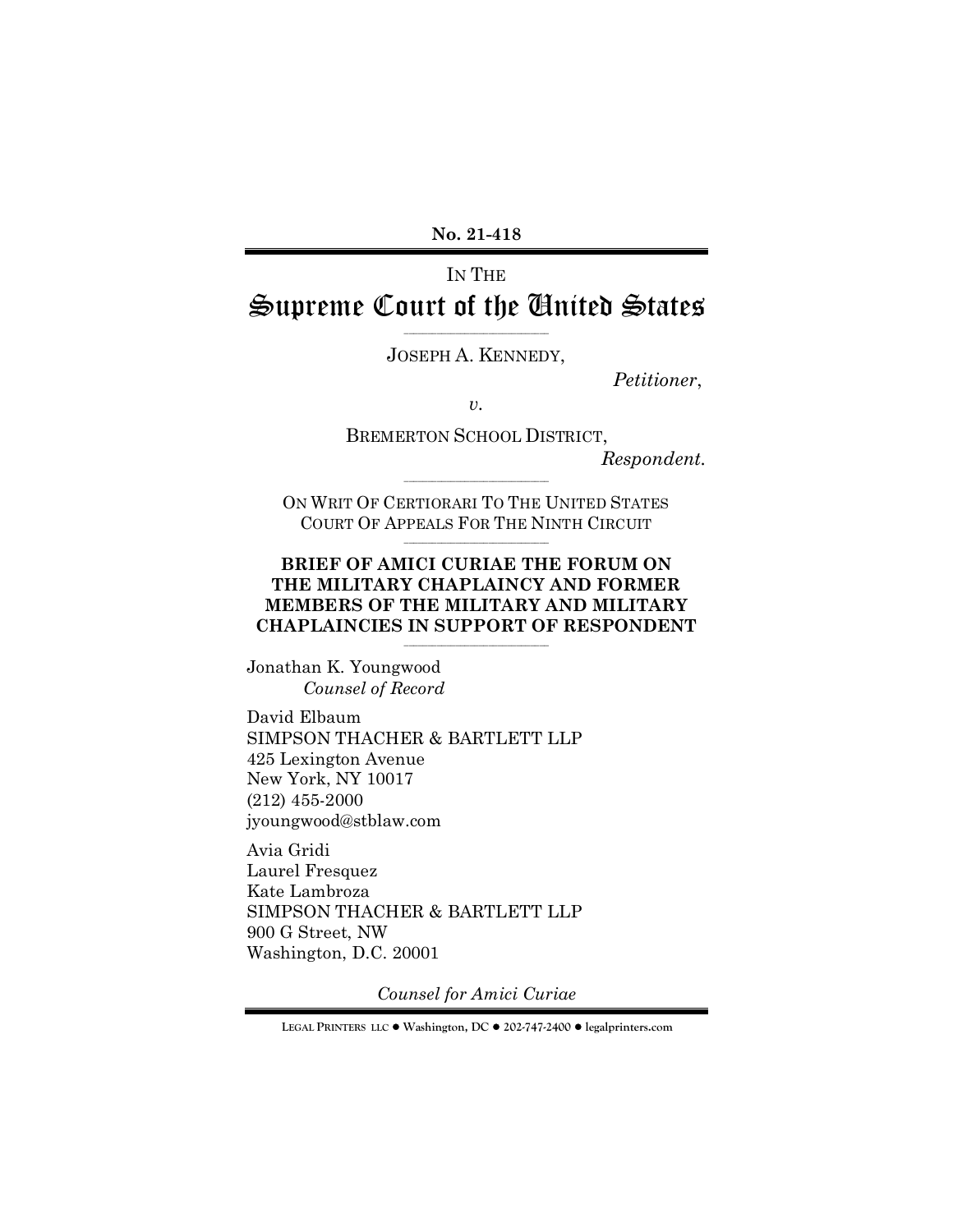# **TABLE OF CONTENTS**

| I. Chaplains Implement the Religious Programs<br>of Commanding Officers to Support the Diverse<br>Religious Needs of Service Members in a Pluralistic |
|-------------------------------------------------------------------------------------------------------------------------------------------------------|
| A. Chaplains Serve as Religious Leaders and                                                                                                           |
| B. Chaplains Are Required to Respect Diverse<br>Religious Faiths and the Military's Pluralistic                                                       |
| C. Chaplain Memoirs Demonstrate That They<br>Respect Their Pluralistic Environment and the<br>Free Exercise Rights of Service Members 19              |
| II. Affirming The Ninth Circuit's Decision Will<br>Not Have Any Negative Impact on Military                                                           |
| A. The Court Should Not Address the Alliance's                                                                                                        |
| B. The Ninth Circuit's Decision Will Not<br>Undermine the Military Chaplaincies 27                                                                    |
|                                                                                                                                                       |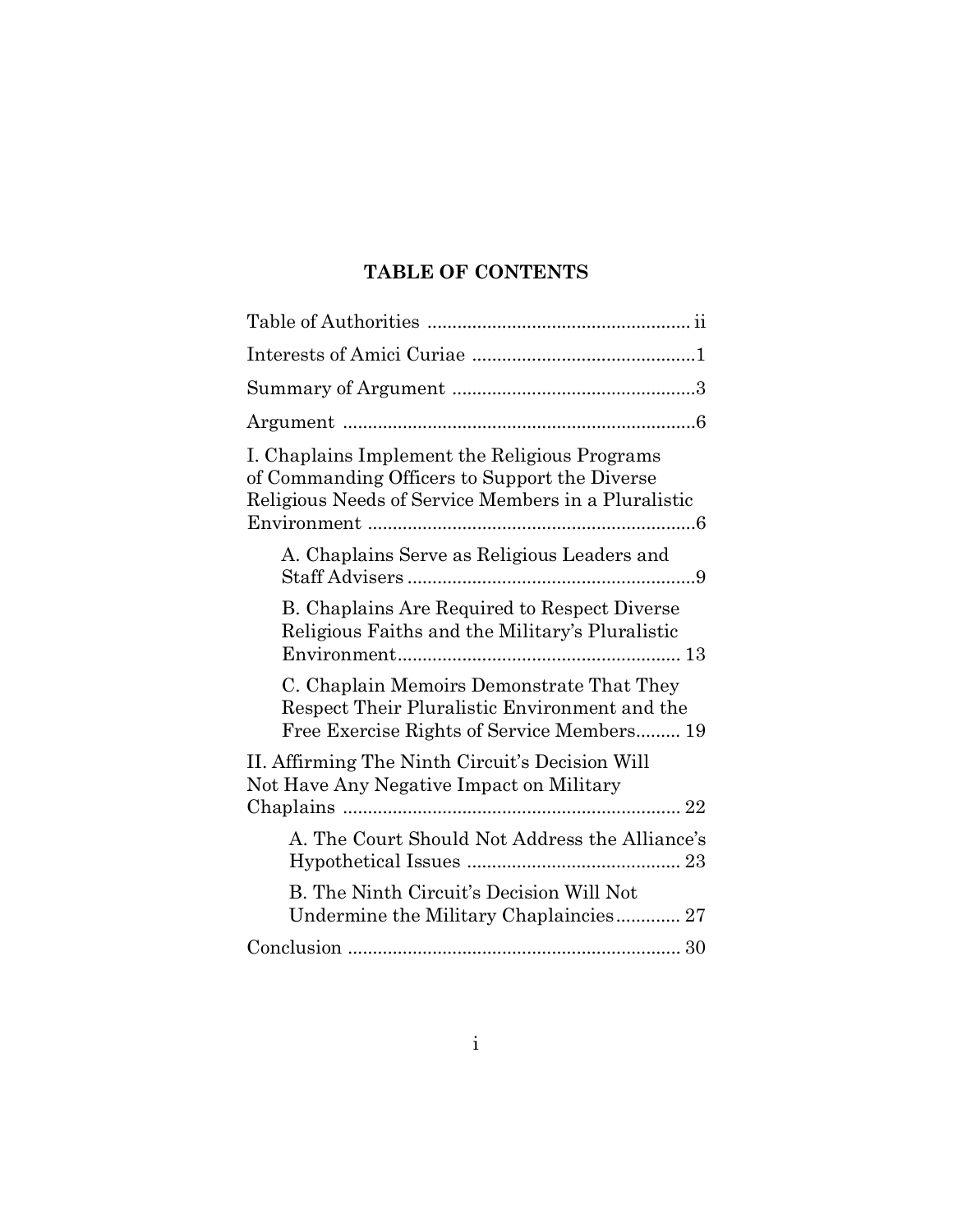# **TABLE OF AUTHORITIES**

| Cases                                               |
|-----------------------------------------------------|
| Brown v. Glines,                                    |
| Engel v. Vitale,                                    |
| In re England,                                      |
| Epperson v. Arkansas,                               |
| Garcetti v. Ceballos,                               |
| Gen. Media Commc'ns Inc. v. Cohen,                  |
| Goldman v. Weinberger,                              |
| Good News Club v. Milford Cent. Sch.,               |
| Katcoff v. Marsh,                                   |
| McCreary Cnty. v. Am. Civil Liberties Union of Ky., |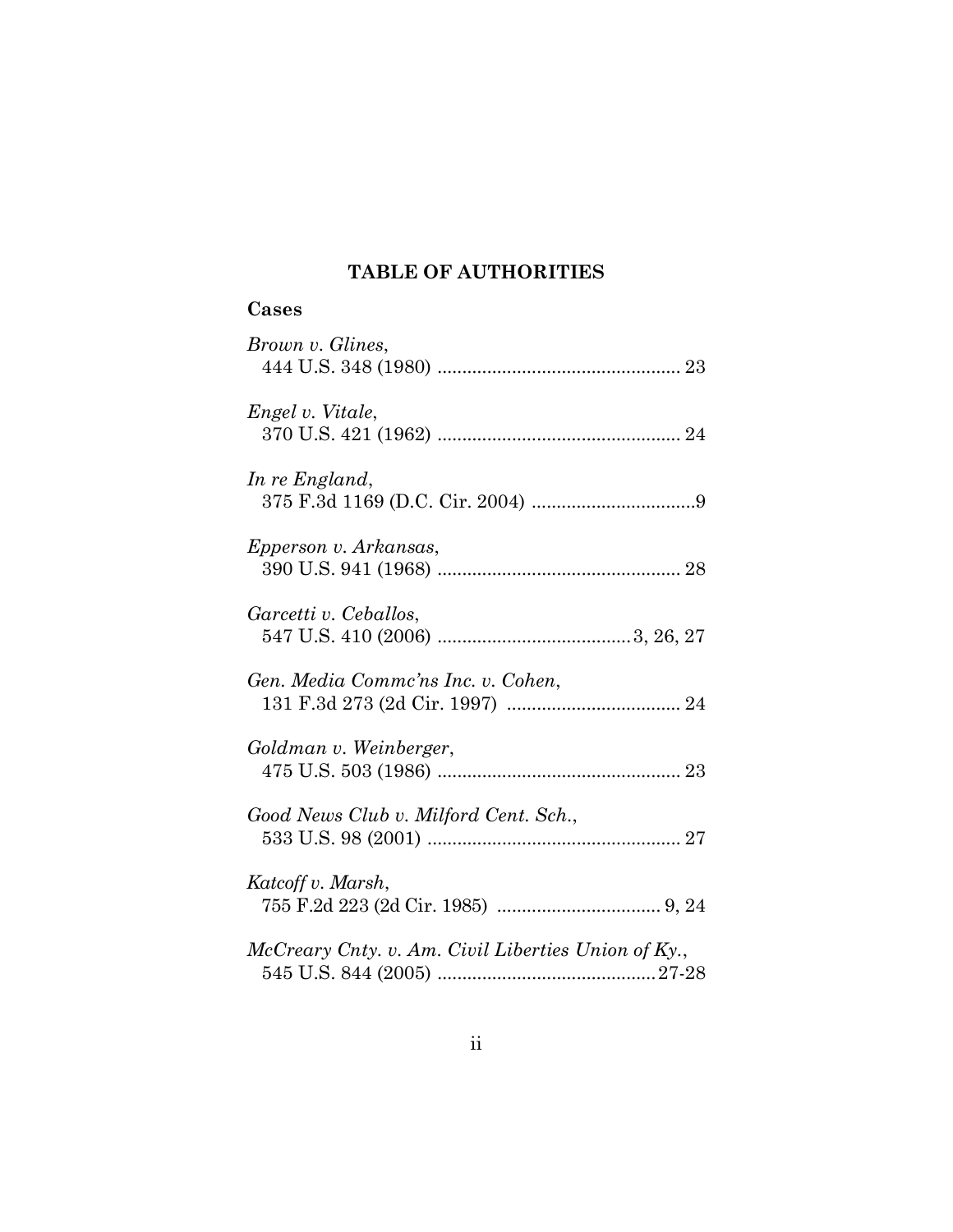| Parker v. Levy,                           |  |
|-------------------------------------------|--|
| Rostker v. Goldberg,                      |  |
| School Dist. of Abington Twp. v. Schempp, |  |
| Widmar v. Vincent,                        |  |
| Statutes                                  |  |

## **Other Authorities**

Arnold E. Resnicoff, *Prayers that Hurt: Public Prayer in Interfaith Settings* (July 1, 2009) ....................20-21

CDR William A. Wildhack III, CHC, UNR, *Navy Chaplains at the Crossroads: Navigating the Intersection of Free Speech, Free Exercise, Establishment and Equal Protection*, 51 Naval L. Rev. 217 (2005) ........................................................... 12

Chief of Naval Operations Instruction 1730.1E, *Religious Ministry in the Navy* (2012) ................. 8, 12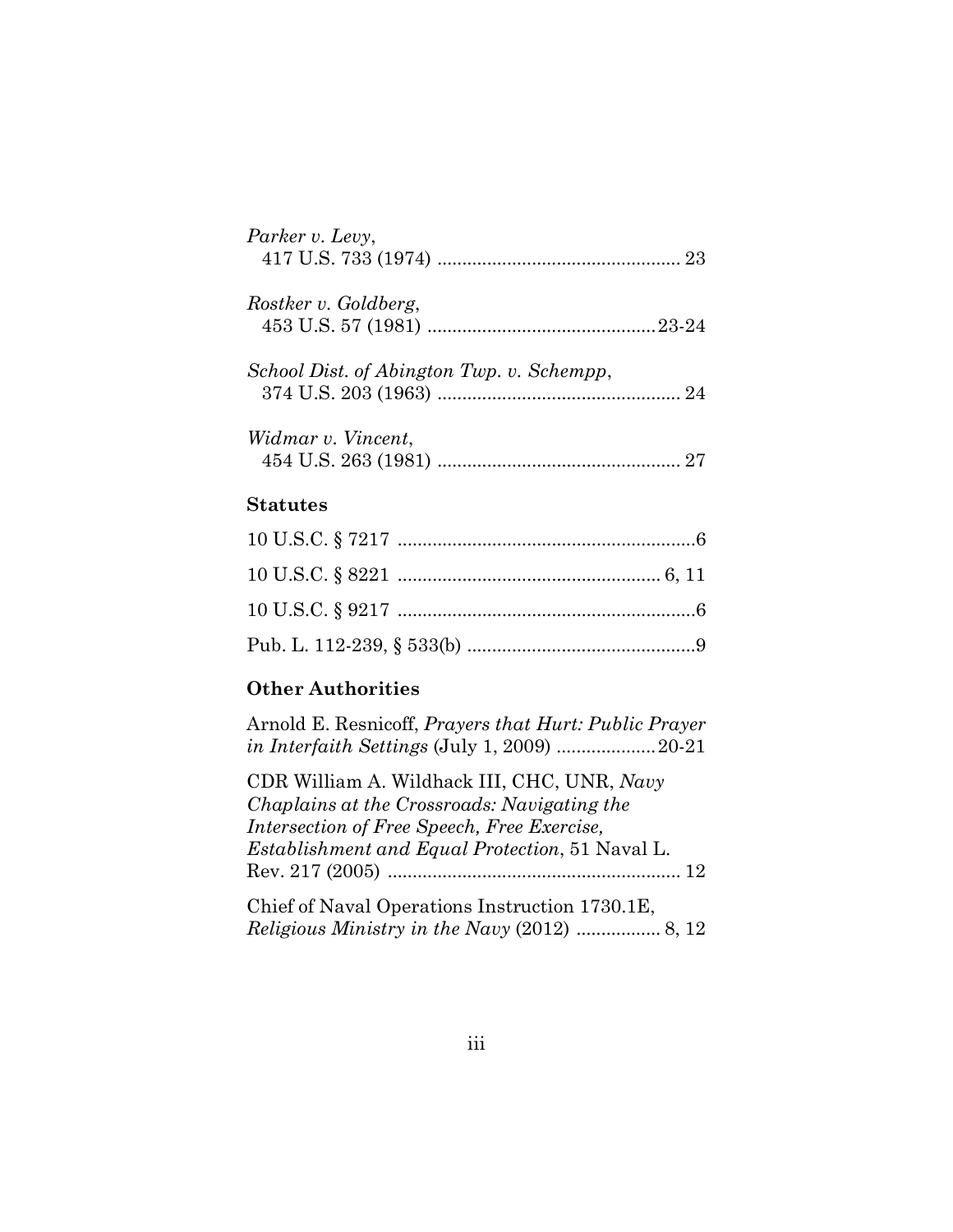Congressional Research Service, *Diversity, Inclusion, and Equal Opportunity in the Armed Services: Background and Issues for Congress* (June 2019) ..... 16

Department of Defense, Department of Defense Directive 1304.19, *Appointment of Chaplains for the Military Departments* (2007) .................... 7, 10, 14, 16

Department of Defense, Department of Defense Instruction 1304.28, *Instruction: The Appointment and Service of Chaplains* (2021) ................................................ 7, 9, 10, 12, 14, 28

Department of the Air Force, Air Force Instruction 52-105, *Chaplain Corps Resourcing* (2020) ........ 8, 10

Department of the Army, Army Regulation 165-1, *Army Chaplain Corps Activities* (2015) ............................................. 6, 8, 9, 10, 14-15, 29 Department of the Army, U.S. Army Chaplaincy

Center and School, *Mission* ...................................... 16

Department of the Navy, Commander Naval Surface Force, *Surface Forces Professional Naval Chaplaincy Training Manual* (Feb. 7, 2017) ............................... 15

Department of the Navy, Navy War Publication 1-05, *Religious Ministry in the Fleet* (2012) ................................................................... *passim*

Department of the Navy, Secretary of the Navy Instruction 1730.7D, *Religious Ministry in the Department of the Navy* (2008) ........................................... 7-8, 10, 11, 12, 18, 29

Harold L. Robinson, *Free Exercise Meets the Establishment Clause in Military Service*, Religious Freedom Institute (July 14, 2016) ........................... 22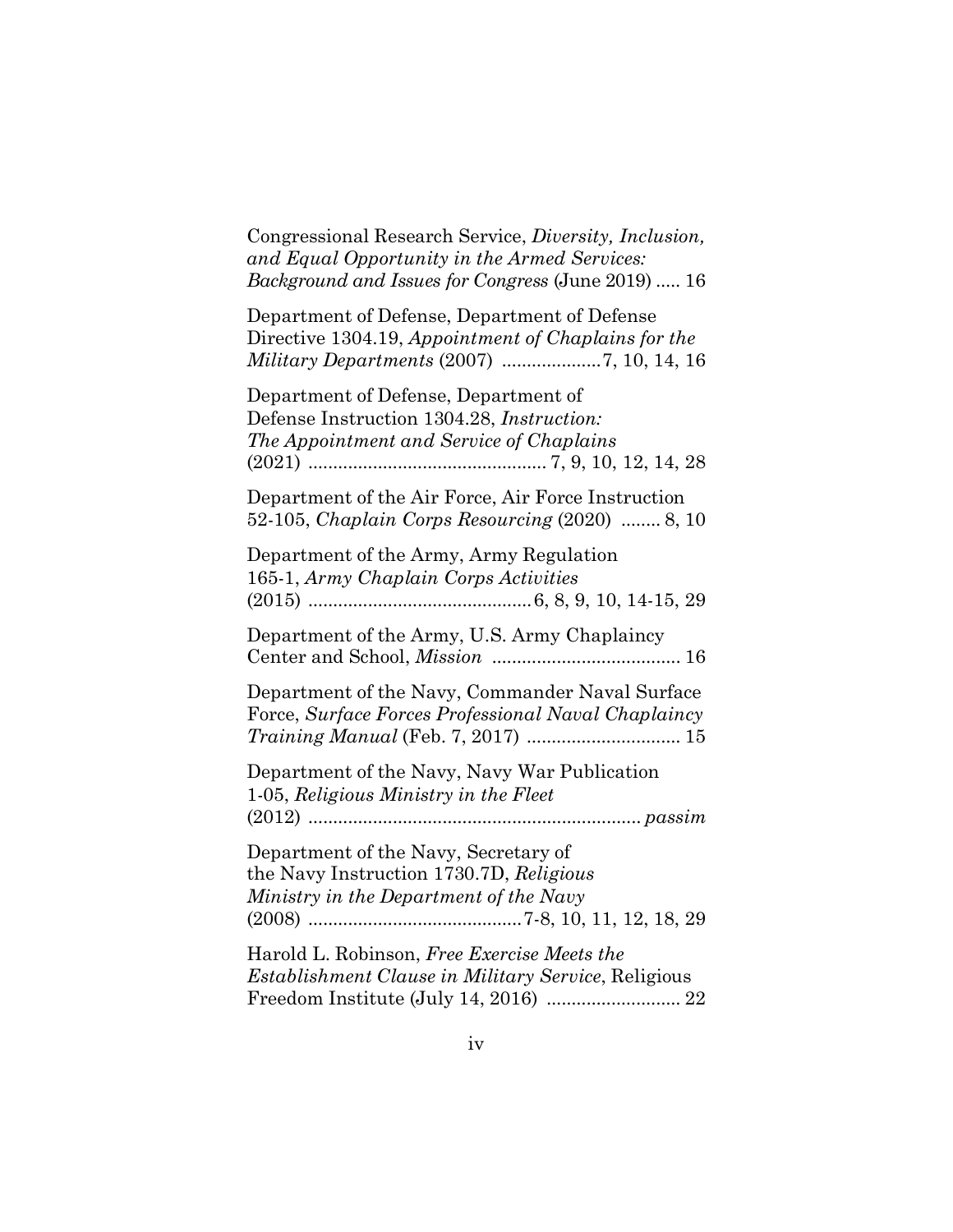| M.G. Kibben, Chief of Chaplains, Dep't of the Navy,<br>Letter to Colleagues in the Ministry (Mar. 15,                                                                                                |
|------------------------------------------------------------------------------------------------------------------------------------------------------------------------------------------------------|
| Michelle Tan, <i>Chaplain under fire for comments</i><br>during training, Army Times (Dec. 10, 2014)  18                                                                                             |
| Mitchell Lewis, How I Pray at Military Ceremonies                                                                                                                                                    |
| Office of the Assistant Secretary of Defense, Faith<br>and Belief Codes for Reporting Personal Data of<br><i>Service Members</i> (Mar. 27, 2017)  16-17                                              |
| RADM Brent W. Scott, Chaplain Corps Provides<br><i>Irreplaceable Services</i> , U.S. Navy (Feb. 21, 2020)  17                                                                                        |
| Religious Accommodations in the Armed Forces:<br>Hearing Before the House of Rep. Armed Serv.<br>Comm. Hearing [H.A.S.C. No. 113-76], 113th Cong.<br>(Jan. 29, 2014) (statement of Reverend James B. |
| Religious Accommodations in the Armed Forces:<br>House of Rep. Armed Serv. Comm. Hearing [H.A.S.C.]<br>No. 113-129], 113th Cong. (Nov. 19, 2014) (statement                                          |
| United States Navy, "Navy Chaplain"                                                                                                                                                                  |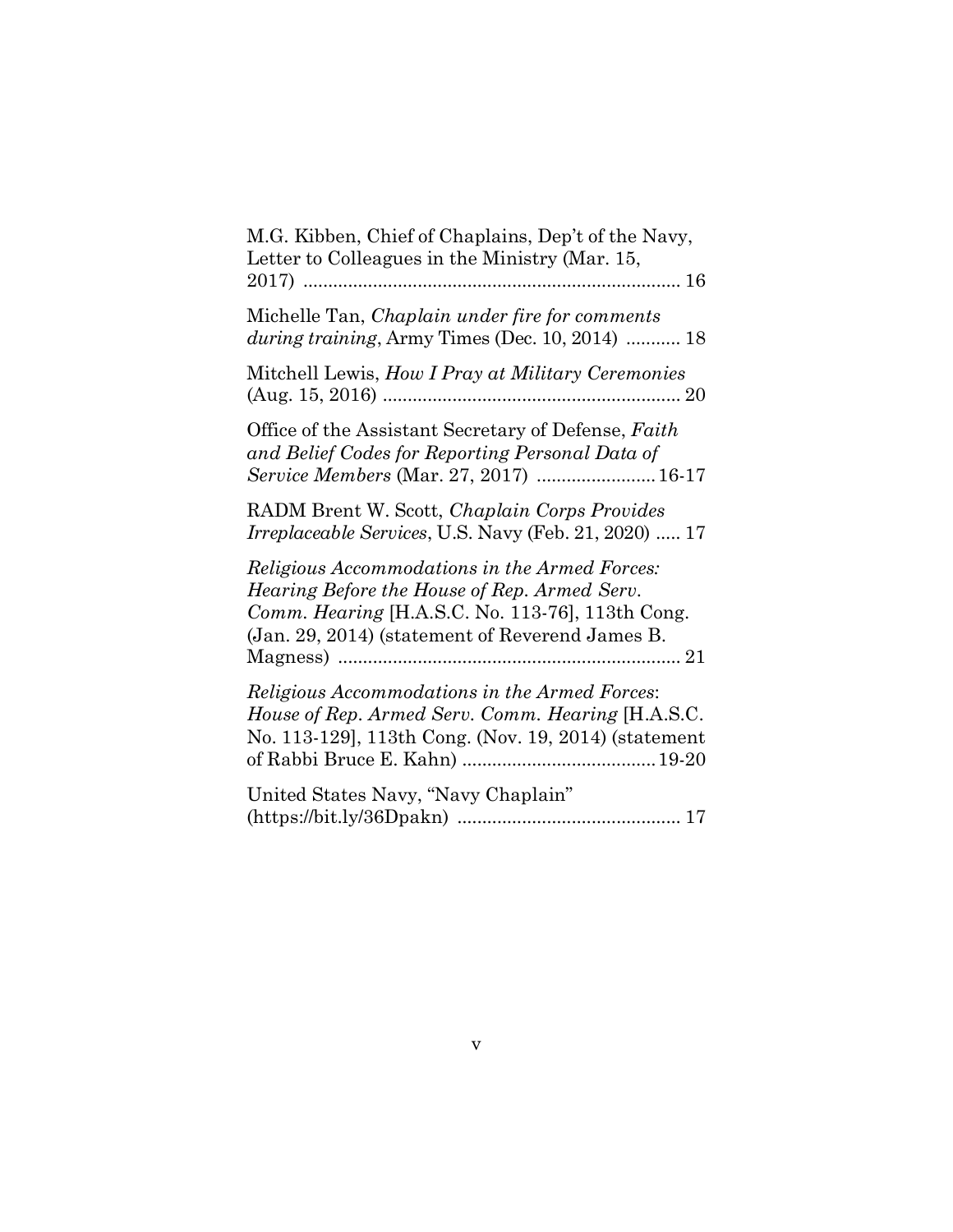### **INTERESTS OF AMICI CURIAE[1](#page-6-0)**

Amici curiae are former members of the military with an interest in the free exercise of religion for all service members.

*Forum on the Military Chaplaincy* is an unincorporated association led by retired military chaplains whose membership also includes clergy, lay leaders, veterans, and concerned citizens committed to free and diverse religious expression. Since 2005 the Forum has sought to provide resources and advocacy for a military chaplaincy that is committed to and expressive of the sacred values of personal integrity, selfless compassion, respect for others, and excellence in leadership. The Forum supports the Chiefs of Chaplains in their constitutional duty to secure the free exercise of religion for all of America's service members, to provide an inclusive, socially and spiritually responsive program of training and education, and to extend a welcome and affirming presence to the troops and military families that they are called to serve.

<span id="page-6-0"></span><sup>1</sup> Pursuant to Supreme Court Rule 37.6, amici curiae affirm that no counsel for a party authored this brief in whole or in part, that no counsel or party made a monetary contribution intended to fund the preparation or submission of this brief and no person other than amici curiae, their members, or their counsel made a monetary contribution to its preparation or submission. Petitioner and Respondent filed blanket consents to the filing of amicus curiae briefs.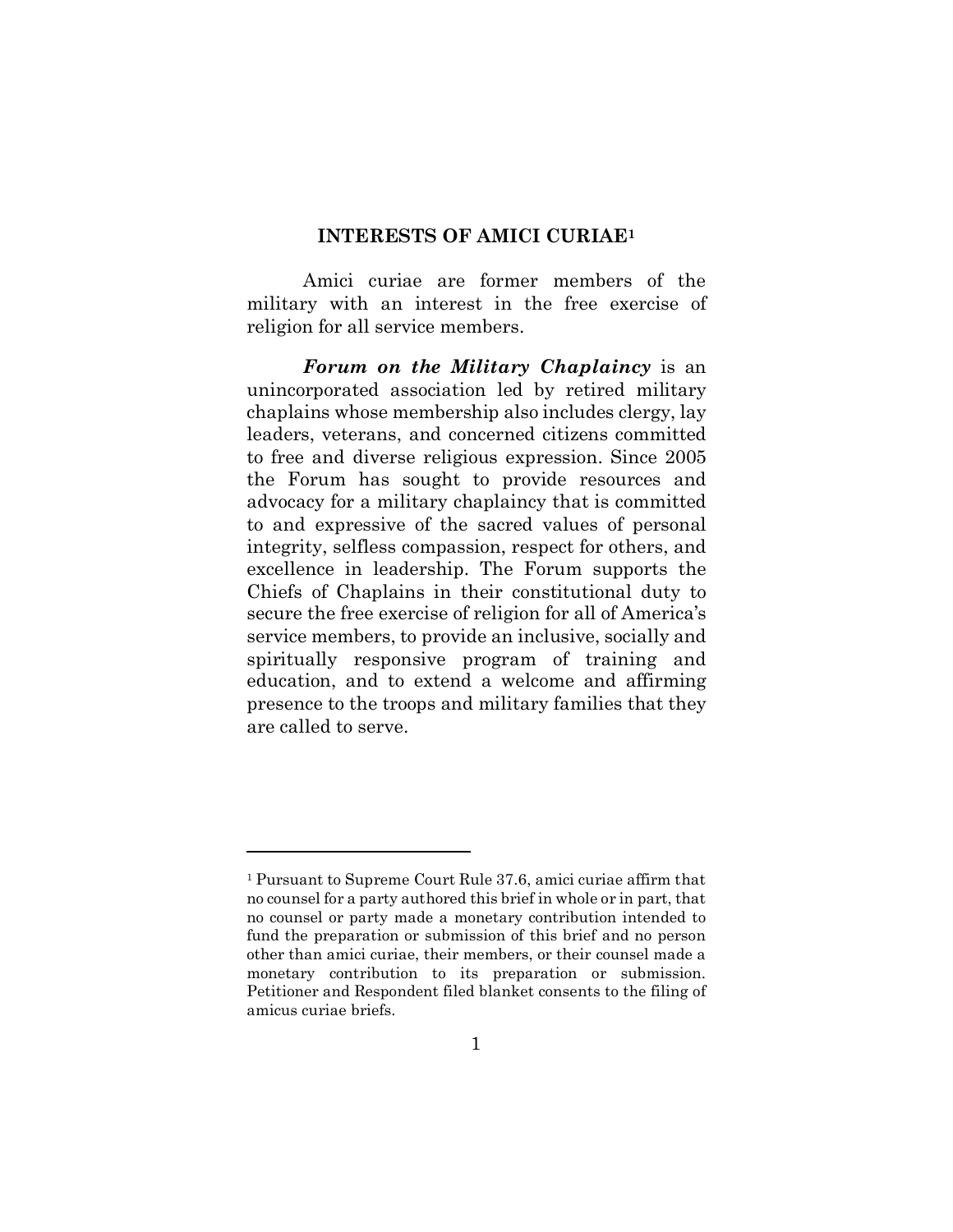*Chaplain (Colonel) Stephen B. Boyd, USA (Retired)* is a former Army Chaplain who served 32 years of active duty in the Army.

*Captain Thomas T. Carpenter, USMC (1970-1981)* is a former Marine who served 15 years and is now Co-Chair of the Forum on the Military Chaplaincy.

*Chaplain (Major) Michael T. Curd***,**  *D.Min., USA (Retired)* is a former Army Chaplain who served 20 years of active duty in the Army.

*Chaplain (Captain) Jon E. Cutler, USN (Retired)* is a former Navy Chaplain who served 32 years in the Navy and is now Co-Chair of the Forum on the Military Chaplaincy.

*Chaplain (Colonel) Paul W. Dodd, D.Min, LPC, USA (Retired)* is a former Army Chaplain who served 31 years in the Army.

*Chaplain (Captain) John F. Gundlach, USN (Retired)* is a former Navy Chaplain who served 27 years in the Navy.

*Chaplain (Captain) Bruce E. Kahn, USN (Retired),* is a former Navy Chaplain who served 28 years for retirement purposes on active duty and in the reserve.

*Chaplain (Captain) Philip D. King, D.Min, USN (Retired)* is a former Navy Chaplain who served 29 years in the Navy, including seven as a pilot and 22 as a Chaplain.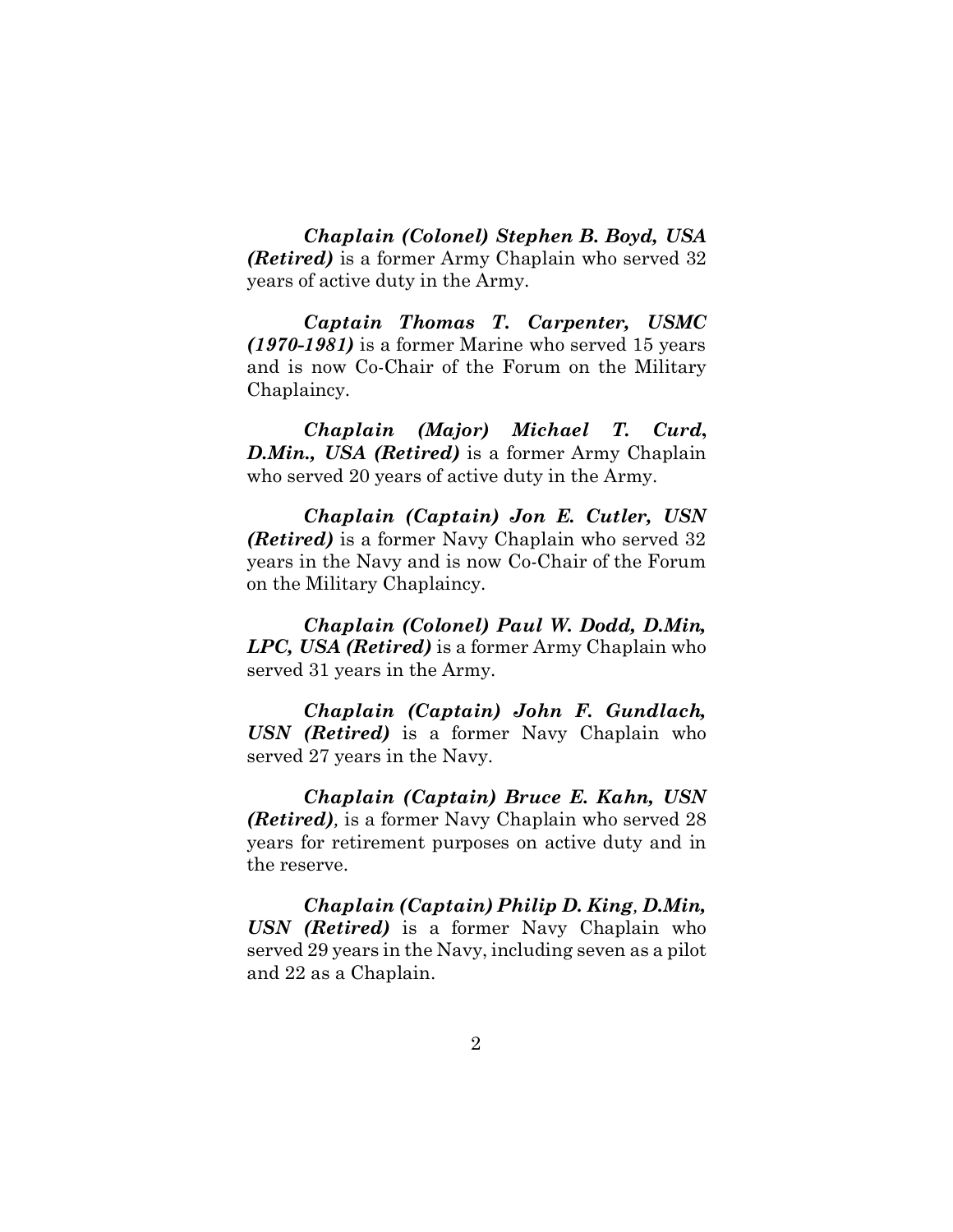*Chaplain (Major General) Howard D. Stendahl, USAF (Retired)* is a former Air Force Chaplain who served 30 years of active duty, including three as the 17th Chief of Chaplains for the Air Force.

#### **SUMMARY OF ARGUMENT**

The Ninth Circuit's decision properly considered the First Amendment claims of a high school football coach who sought to lead public prayers on the school football field immediately after the end of football games. In its brief on the merits, Amicus Curiae Chaplain Alliance for Religious Liberty (the "Alliance") seeks to inject hypothetical questions about military chaplaincy programs into this appeal. The Alliance contends that the Ninth Circuit's decision could create "confusion" for military chaplains and potentially "lead to a chilling" of their ability to engage in "everyday religious speech." Alliance Br. 2, 18, 21. The Alliance makes a series of sweeping and speculative assertions about military chaplains and suggests that, beyond the Ninth Circuit's opinion, this Court's decision in *Garcetti v. Ceballos*, 547 U.S. 410 (2006), poses a "threat" to military chaplains. Alliance Br. at 19.

The Forum on the Military Chaplaincy and additional Amici submit this brief to provide the Court with important context surrounding the military's religious programs and to explain why the Ninth Circuit's decision will not negatively impact military chaplains or their ability to work with service members.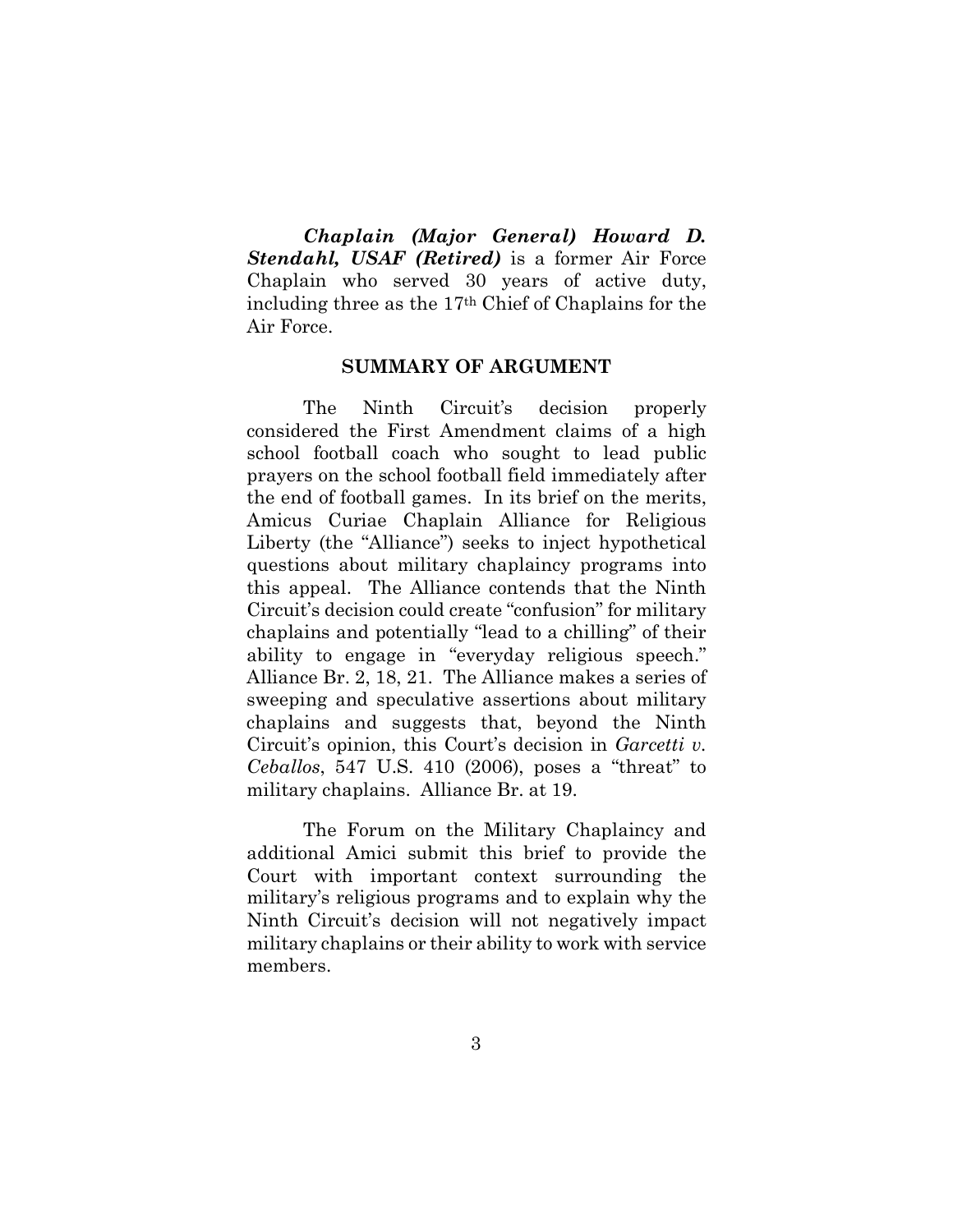Established by Congress, the military chaplaincies are subject to a comprehensive set of policies and regulations issued by the Department of Defense and the individual service branches. Those regulations define the objectives of the chaplaincy programs and establish the roles, responsibilities, and obligations of both commanders and chaplains who implement the military's religious programs. All of these policy documents, from the Secretary of Defense's Directive through multiple layers of implementing rules and procedures, recognize that chaplains operate in a pluralistic religious environment and mandate that they advance the freeexercise rights of service members to follow their own religious faiths.

Military religious programs are established by the commanders and religious services are provided by chaplains under the authority of their commanding officers. Chaplains are required to provide or facilitate religious and non-religious programs for all service members of all faiths. In accepting their commissions, military chaplains acknowledge that they must respect the rights of service members to have whatever faith they choose or no faith at all. Unlike civilian clergy, military chaplains must help meet the religious needs of service members who follow a different faith from their own. The Navy has rightly called this pluralistic requirement the "keystone of institutional ministry." *See* Department of the Navy, Navy War Publication ("NWP") 1-05, *Religious Ministry in the Fleet*, § 2.4.1 (2012) (https://bit.ly/3LHaOP1).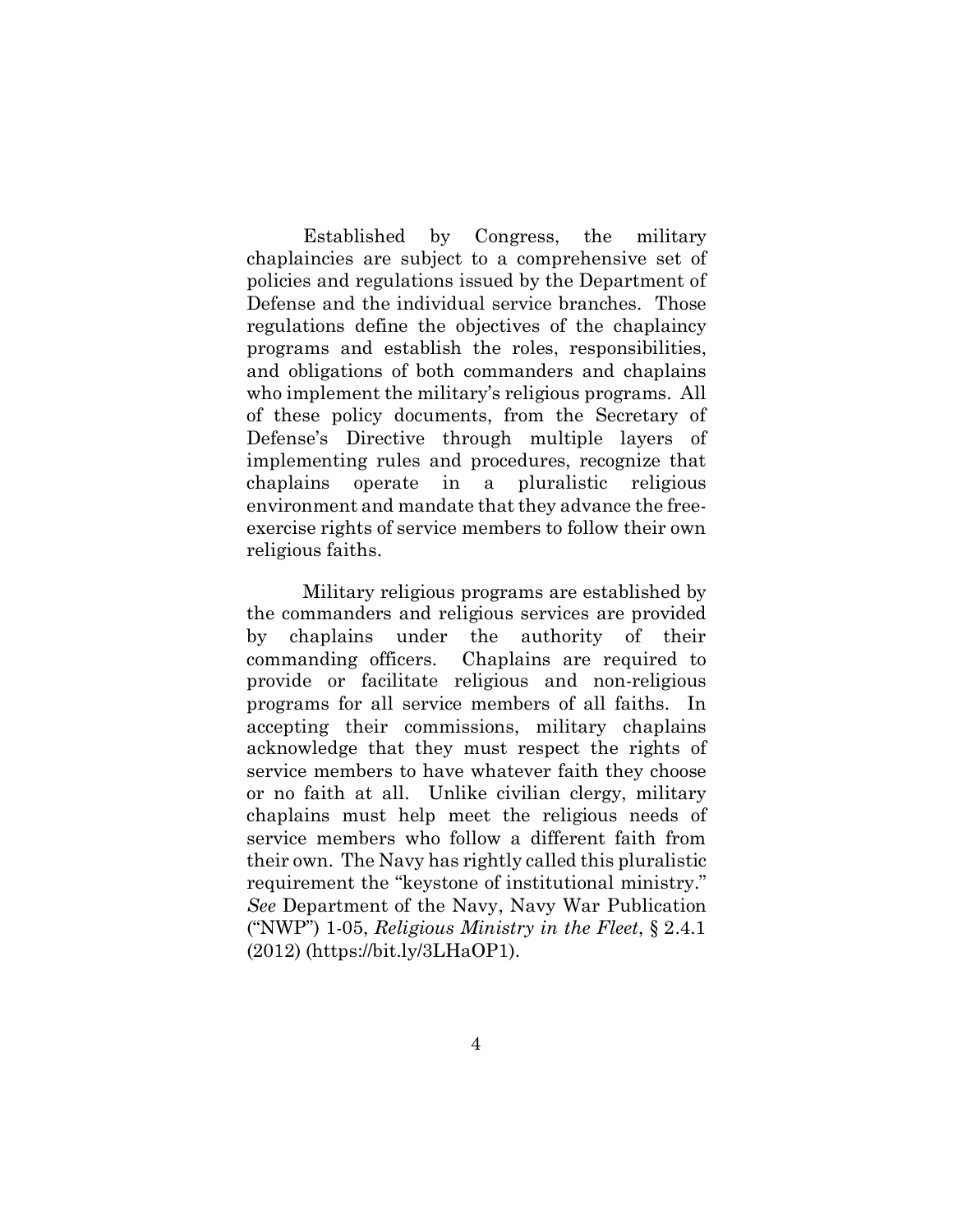The Court, however, will not find any of this in the Alliance's brief. The Alliance does not discuss these long-standing military policies or the unique mandate of military chaplains to serve a religiously diverse population. Nor does it explain what may constitute "everyday religious speech" or how the asserted right to engage in such speech may impact the free-exercise rights of service members who follow a different faith or the military's interests in preventing religious coercion. Alliance Br. 21. Indeed, the military's specialized environment and strict chain of command increase the risks of improper religious endorsement and coercion, especially when attendance at command functions or other non-religious events is mandatory. And the Court cannot address the Alliance's hypothetical First Amendment issues about chaplains in broad strokes or in a vacuum.

A ruling affirming the Ninth Circuit's decision will not have any negative impact on chaplains' ability to support military service members in accordance with the applicable policies and regulations. To the contrary, the Ninth Circuit's decision reaffirms the principles of religious pluralism and avoiding religious coercion that animate the military chaplaincies. The Court should decline the Alliance's invitation to go beyond the questions presented.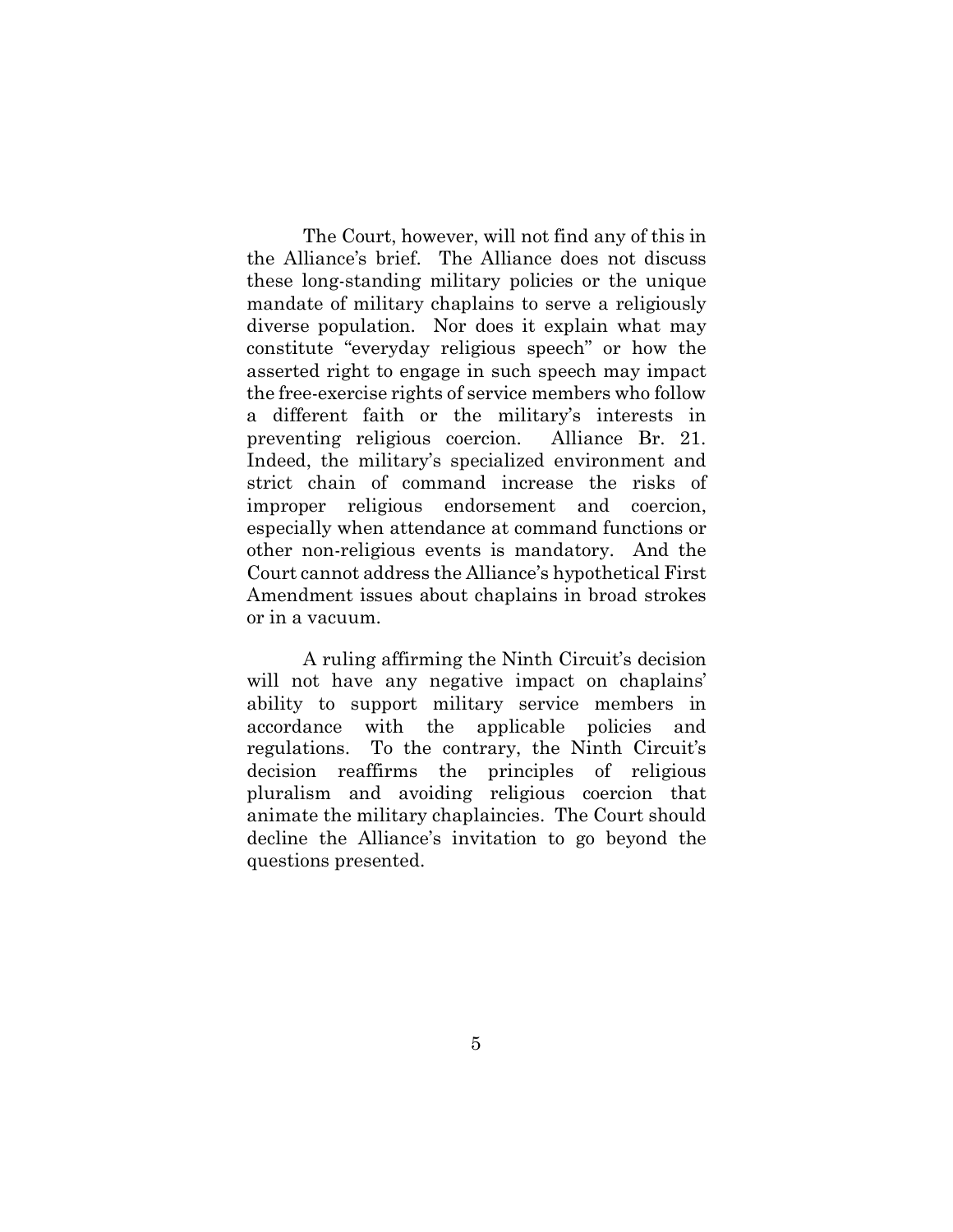#### **ARGUMENT**

**I. Chaplains Implement the Religious Programs of Commanding Officers to Support the Diverse Religious Needs of Service Members in a Pluralistic Environment**

"Chaplains have contributed to Soldier's religious freedom, moral development, and spiritual well-being throughout the history of the Army." Department of the Army, Army Regulation 165-1 ("AR"), Army Chaplain Corps Activities, § 1-5(b) (2015) (https://bit.ly/3qMJAOD). The military chaplaincy is "a product of the nation's commitment to religious freedom." *Id*. Because military chaplains represent their own religious organizations and serve as military staff officers, they must balance the First Amendment "protection of the free exercise of religion and protection from governmental establishment of religion." Department of the Navy, Navy War Publication ("NWP"), 1-05 § 1.1.

Congress has enacted statutes that provide for chaplains and religious worship services within each branch of the military. *See, e.g.,* 10 U.S.C. § 7217 (2019) ("Duties: chaplains; assistance required of commanding officers") (Army); *id.* § 8221 (2019) ("Chaplains: divine services") (Navy and Marine Corps); *id.* § 9217 (2021) ("Duties: chaplains; assistance required of commanding officers") (Air Force). Given the important roles of chaplains and the First Amendment interests at stake, the Department of Defense and the individual service branches have adopted a comprehensive series of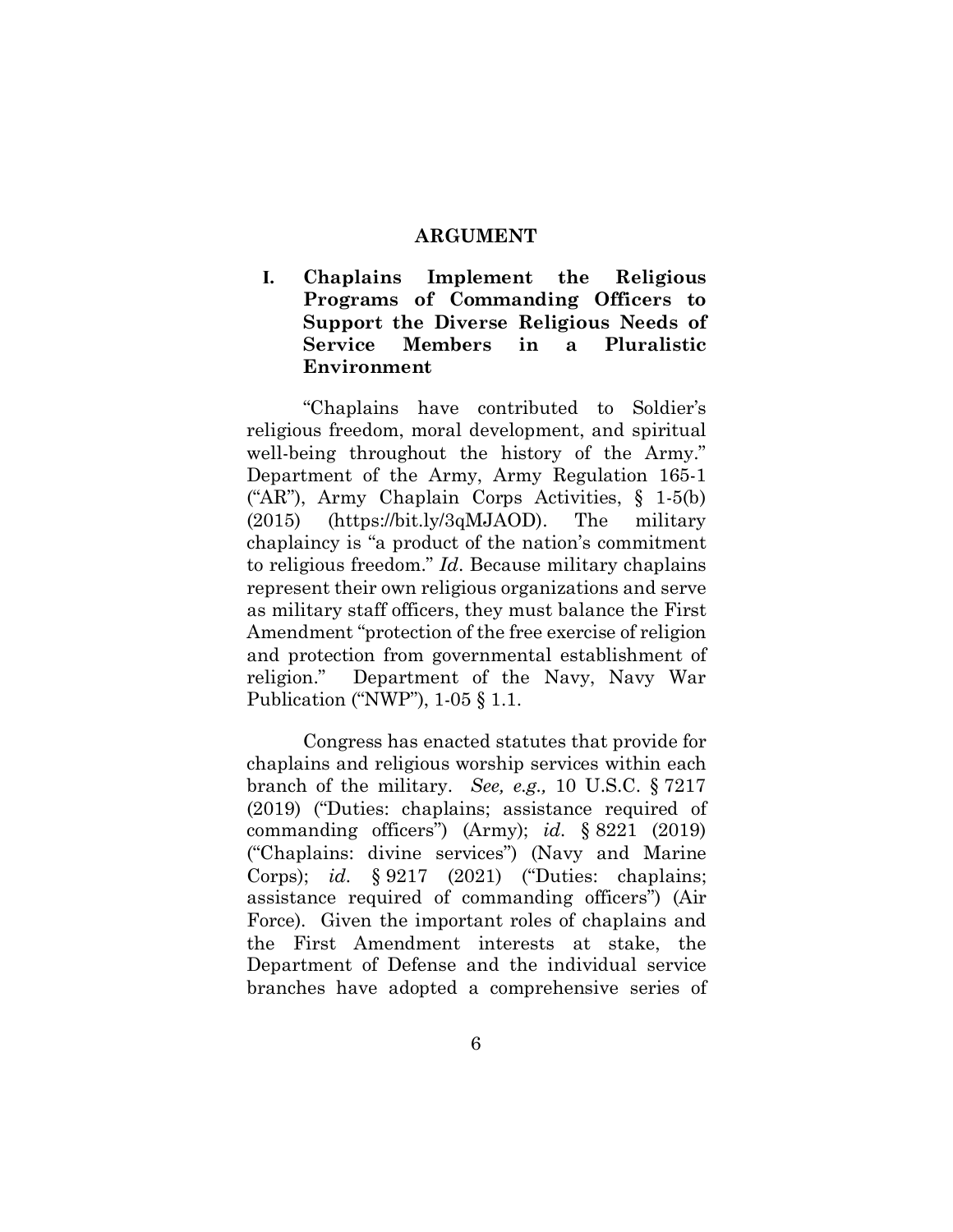policies, instructions, and regulations that govern all aspects of the chaplaincy programs, including the appointment of chaplains, their roles and responsibilities, and their relationships with the chain of command.

For example, in Department of Defense Directive 1304.19, the Secretary of Defense declared that it is "DoD policy that the Chaplaincies of the Military Departments: . . .

> Are established to advise and assist commanders in the discharge of their responsibilities to provide for the free exercise of religion in the context of military service as guaranteed by the Constitution, to assist commanders in managing Religious Affairs (DoD Directive 5100.73 (reference (e)), and to serve as the principal advisors to commanders for all issues regarding the impact of religion on military operations.

Department of Defense, Department of Defense Direective ("DoDD") 1304.19, *Directive: Appointment of Chaplains for the Military Departments*, ¶ 4.1 (2007) (https://bit.ly/36Zm1uQ). The Under Secretary of Defense for Personnel and Readiness has issued more specific implementing regulations, as have the individual military branches. *See, e.g.*, Department of Defense, Department of Defense Instruction ("DoDI") 1304.28, *The Appointment and Service of Chaplains* (2021) (https://bit.ly/3JM6nBI); Department of the Navy, Secretary of the Navy Instruction ("SECNAVINST") 1730.7D, *Religious Ministry in the*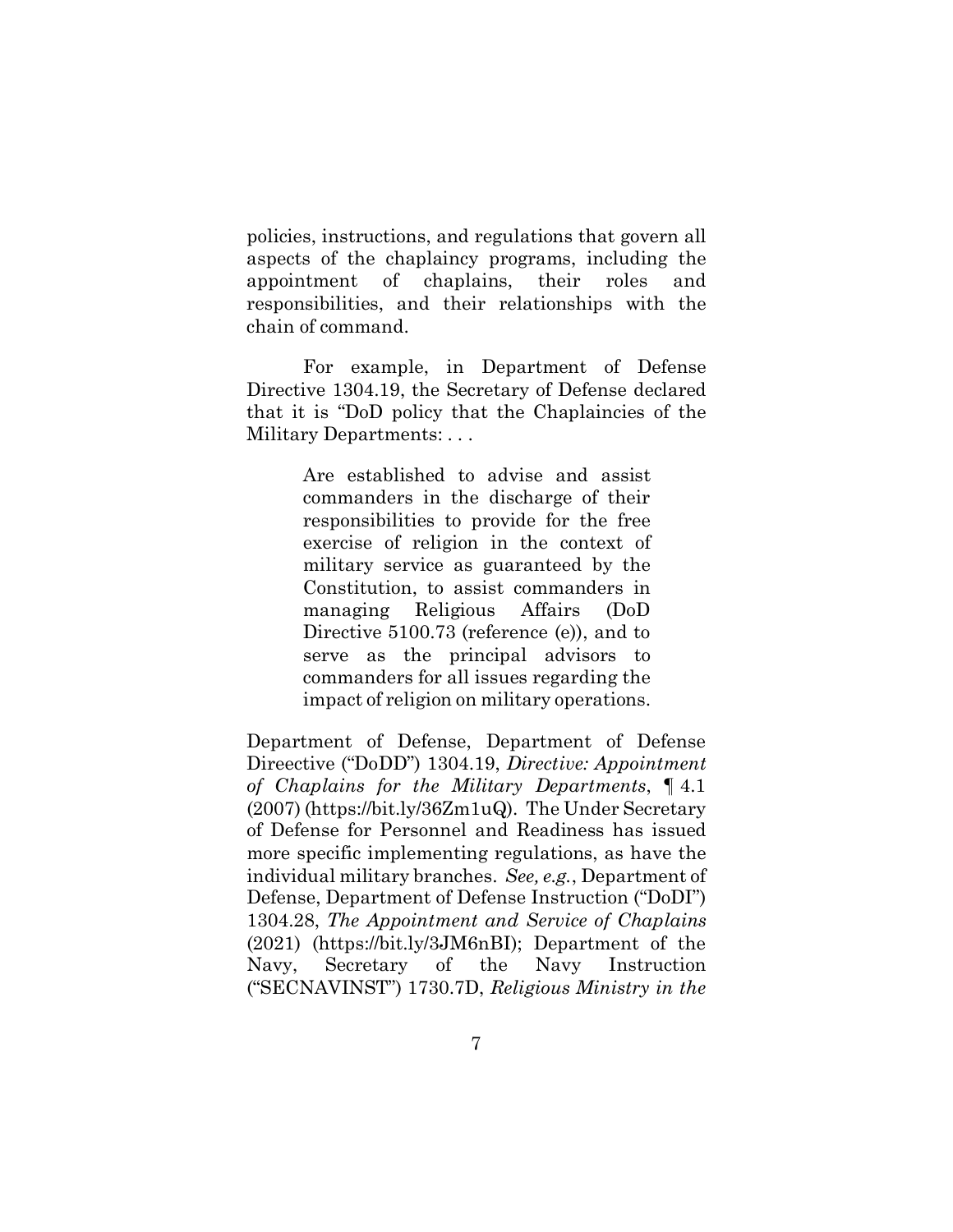*Department of the Navy* (2008) (https://bit.ly/3wNBNUv); Department of the Navy, Chief of Naval Operations Instruction ("OPNAVINST") 1730.1E, *Religious Ministry in the Navy* (2012) (https://bit.ly/3LokMV5); AR 165-1 (2015); NWP 1-05 (2012); Department of the Air Force, Air Force Instruction ("AFI") 52-105, *Chaplain Corps Resourcing* (2020) (https://bit.ly/3NpUP9D). When the Navy issued its War Publication 1-05, the Navy's Chief of Chaplains noted that the Publication "embodies how, with an emphasis on resilience and readiness, the Chaplain Corps supports the Chief of Naval Operation's three tenets: Warfighting First, Operate Forward, and Be Ready." NWP 1-05, § Cover Mem. from M.L. Tidd  $\P$  1.

Under these and other Department of Defense policies, the military religious programs "are the commander's program[s]," not the chaplains' programs. AR 165-1, § 1-10. As the Chief of Naval Operations has directed, "[t]he commander shall establish a command religious program (CRP)" and "[r]eligious ministry is entrusted to Navy Chaplains and delivered under the authority of commanders and commanding officers." OPNAVINST 1730.1E, ¶ 4(c), (e); *see also* AR 165-1, § 2-1(a) ("Commanders provide for the free-exercise of religion through assigned chaplains, religious affairs specialists, and other religious personnel."). Accordingly, "[n]either command religious programs (CRPs) nor the responsibility for accommodating religious needs of personnel belong to chaplains or religious ministry team (RMT) personnel." NWP 1-05, § 1.2. Instead,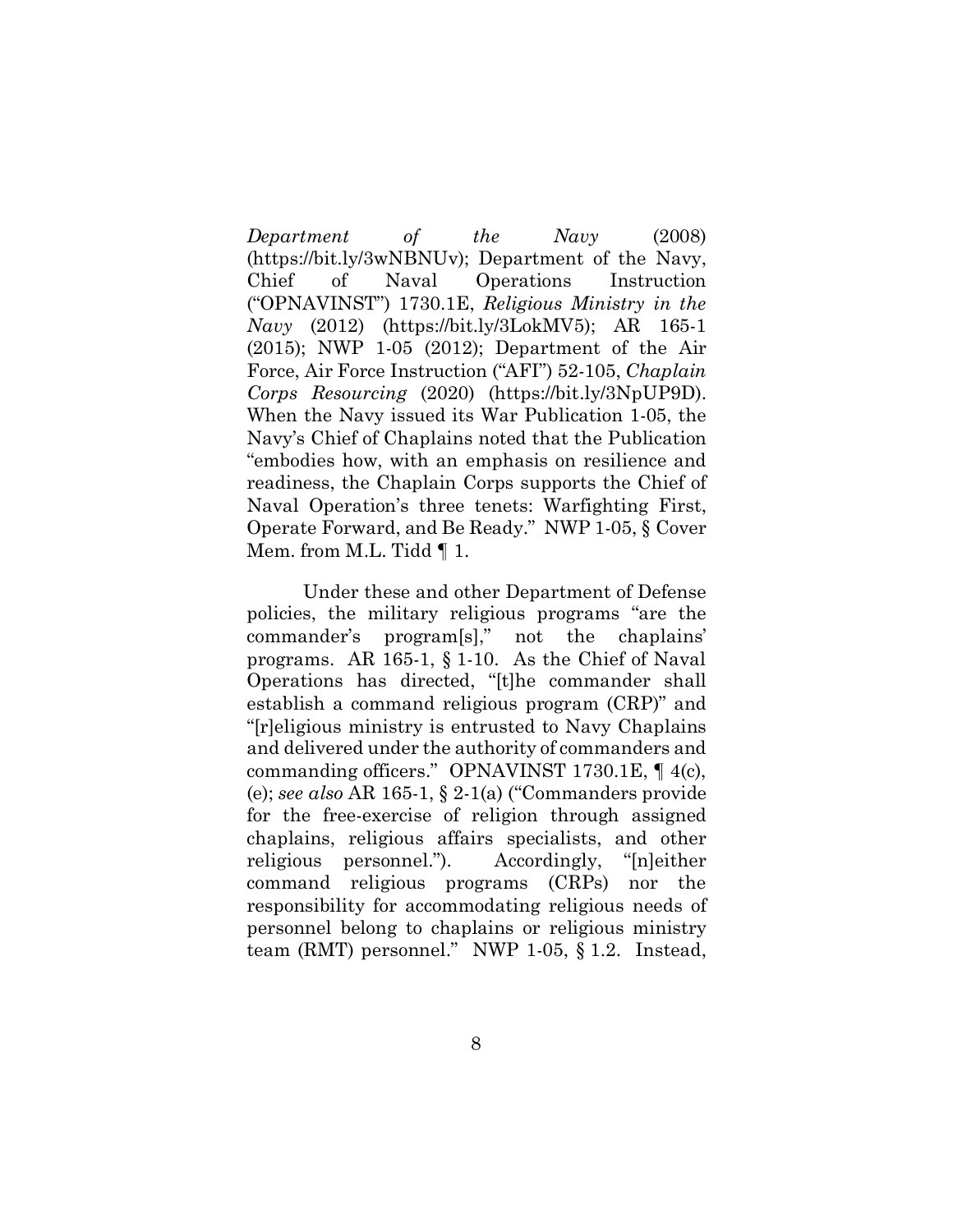"commanders are responsible for the accommodation of religion." *Id*.[2](#page-14-0) 

# **A. Chaplains Serve as Religious Leaders and Staff Advisers**

Within this overarching regulatory structure, chaplains serve two primary roles: military religious leader and military religious staff adviser. AR 165-1, § 3-1(b). As religious leaders, chaplains provide or facilitate religious support "that accommodates the Soldier's right to the free exercise of religion." *Id.* § 2- 3(b)(1). In this role, chaplains "are required to respect the right of those served to have whatever faith they choose or none at all" and to make "a professional commitment to serve in a pluralistic environment." NWP 1-05, § 2.4.1; *see also Katcoff v. Marsh*, 755 F.2d 223, 227 (2d Cir. 1985) (explaining that the "primary function of the military chaplain is to engage in activities designed to meet the religious needs of a pluralistic military community").

Pursuant to statute and Department of Defense policy, chaplains cannot be required "to perform any rite, ritual, or ceremony that is contrary to [their] conscience, moral principles, or religious beliefs." Pub. L. 112-239, § 533(b) (codified at 10 U.S.C. prec. 1030 note); DoDI 1304.28, § 2.2(a). However, "[i]f a chaplain is unable to support a

<span id="page-14-0"></span><sup>2</sup> Once chaplains have been endorsed by their sponsoring religious organization, the selection and promotion of chaplains are subject to generally-applicable military procedures and regulations, including officer selection boards. *In re England*, 375 F.3d 1169, 1172 (D.C. Cir. 2004) ("The Navy uses the same personnel system for all officers, including chaplains.").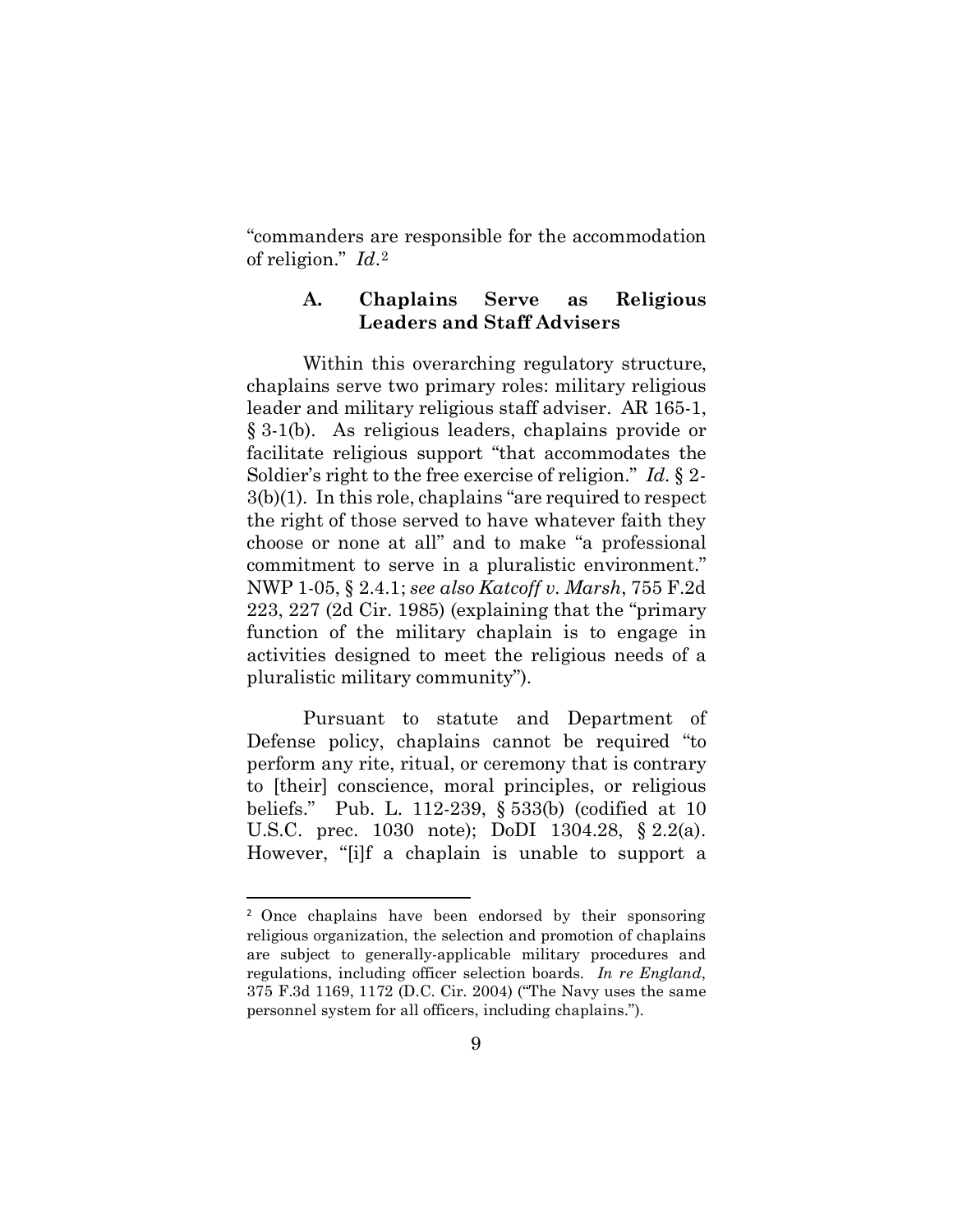specific request because of his or her religious endorsing organization's teachings, the chaplain must offer referral to another chaplain or professional. Such referrals are accomplished respectfully, professionally, and in a reasonable period of time." DoDI 1304.28, § 3.1(g)(3).

As religious staff advisors, chaplains advise commanders on, among other things, "the discharge of the commander's responsibility to support the free exercise of religion" and "matters of morale, ethics, and overall wellbeing within the command." SECNAVINST 1730.10A, *Chaplain and Advisement Liaison*, ¶ 4(d)(2) (2018) (https://bit.ly/3iS3eEO); *see also* SECNAVINST 1730.7D, ¶ 5(e)(3)(d). Chaplains are "uniquely qualified and credentialed to authoritatively advise the commander and all leaders up and down the unit chain of command" on matters of religious accommodation. NWP 1-05, § 1.1. Indeed, "throughout the Army's history, chaplains have advised commanders on the impact of religion both within their own ranks and within the larger operational environment." AR 165-1, § 1-5(b).[3](#page-15-0)

Consistent with Department of Defense Directive 1304.19 and "to meet the requirements of religious accommodation, morale and welfare, and to facilitate the understanding of the complexities of religion with regard to its personnel and mission," the

<span id="page-15-0"></span><sup>3</sup> Air Force Instruction 52-105 similarly states that the "Department of the Air Force Chaplain Corps provides religious and spiritual care, advises leadership and ensures all Airmen and Guardians and their family members have opportunities to exercise their constitutional right to the free exercise of religion." AFI 52-105, § 1.1.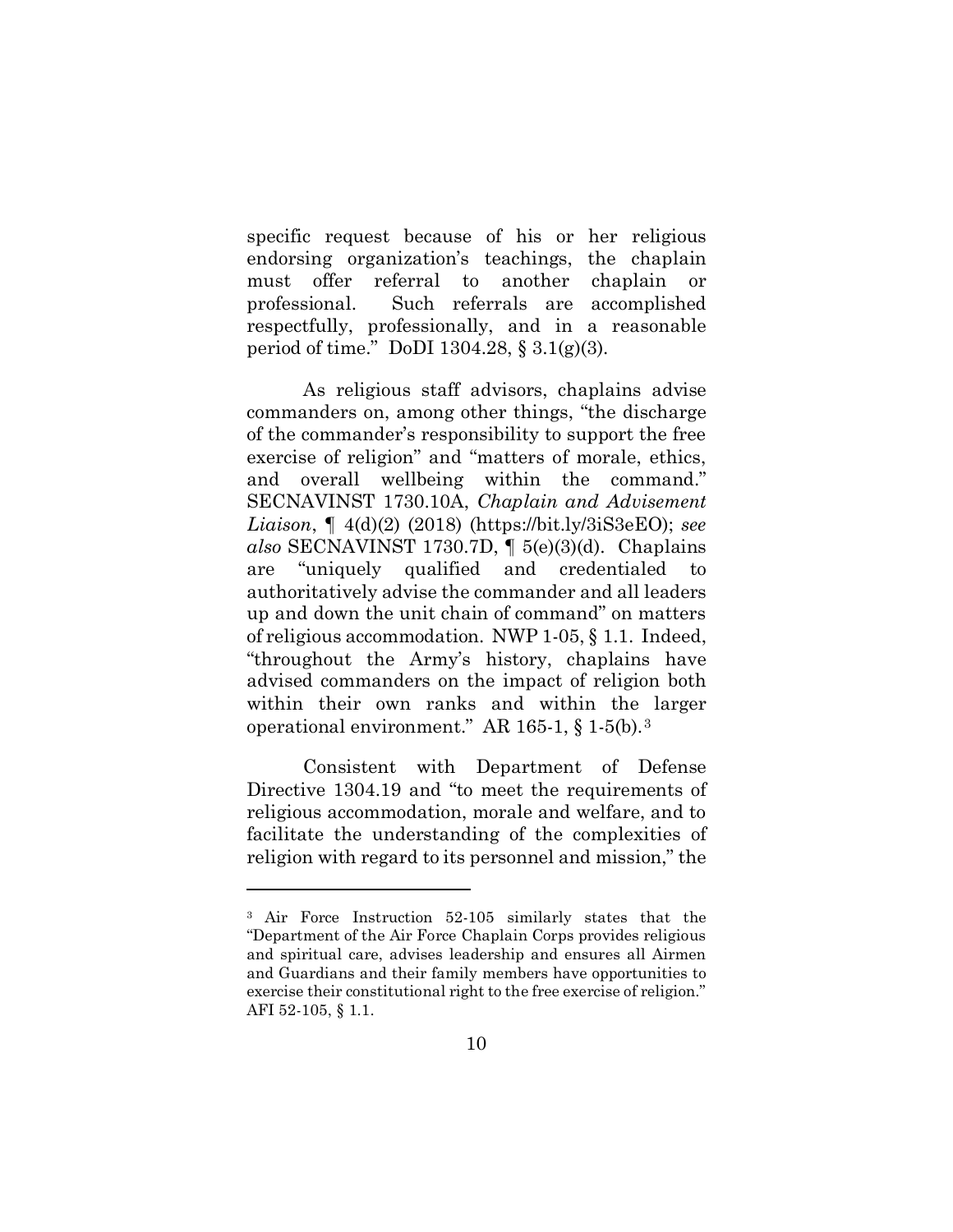Navy divides these roles into four "core competencies" or "capabilities" for naval chaplains: provide, facilitate, care and advise. SECNAVINST 1730.7D, ¶ 5(e)(3).

**Provide**: Chaplains provide religious services for those of the same religious faith. Chaplains conduct divine services, administer sacraments and perform the rites or ceremonies in the form and manner of their own faith group. NWP 1-05, § 1.4. Congress has protected chaplains' ability to conduct these religious services according to their own faith. *See* 10 U.S.C. § 8221(a) (2019) ("An officer in the Chaplain Corps may conduct public worship according to the manner and forms of the church of which he is a member."). But "attendance at divine services shall be voluntary." SECNAVINST 1730.7D,  $\P$  4(c).

**Facilitate**: Chaplains facilitate the ministries for service members of other faiths. For example, chaplains may provide service members with religious scriptures or other materials of their faiths and assist in connecting service members with other chaplains or lay leader volunteers who can fulfill their faith-specific needs. NWP 1-05, §§ 2.4.1, 2.4.2.4. Especially in connection with deployments or other contingencies where access to religious support may be limited, a chaplain's recruitment and training of lay leaders "is at the heart of facilitation." *Id*. § 2.4.2.4. The chaplain's facilitation of other religious faiths is essential in the military's pluralistic environment. "In identifying facilitation as a capability, the Navy recognizes the diversity of religious backgrounds of naval personnel and the need for expertise in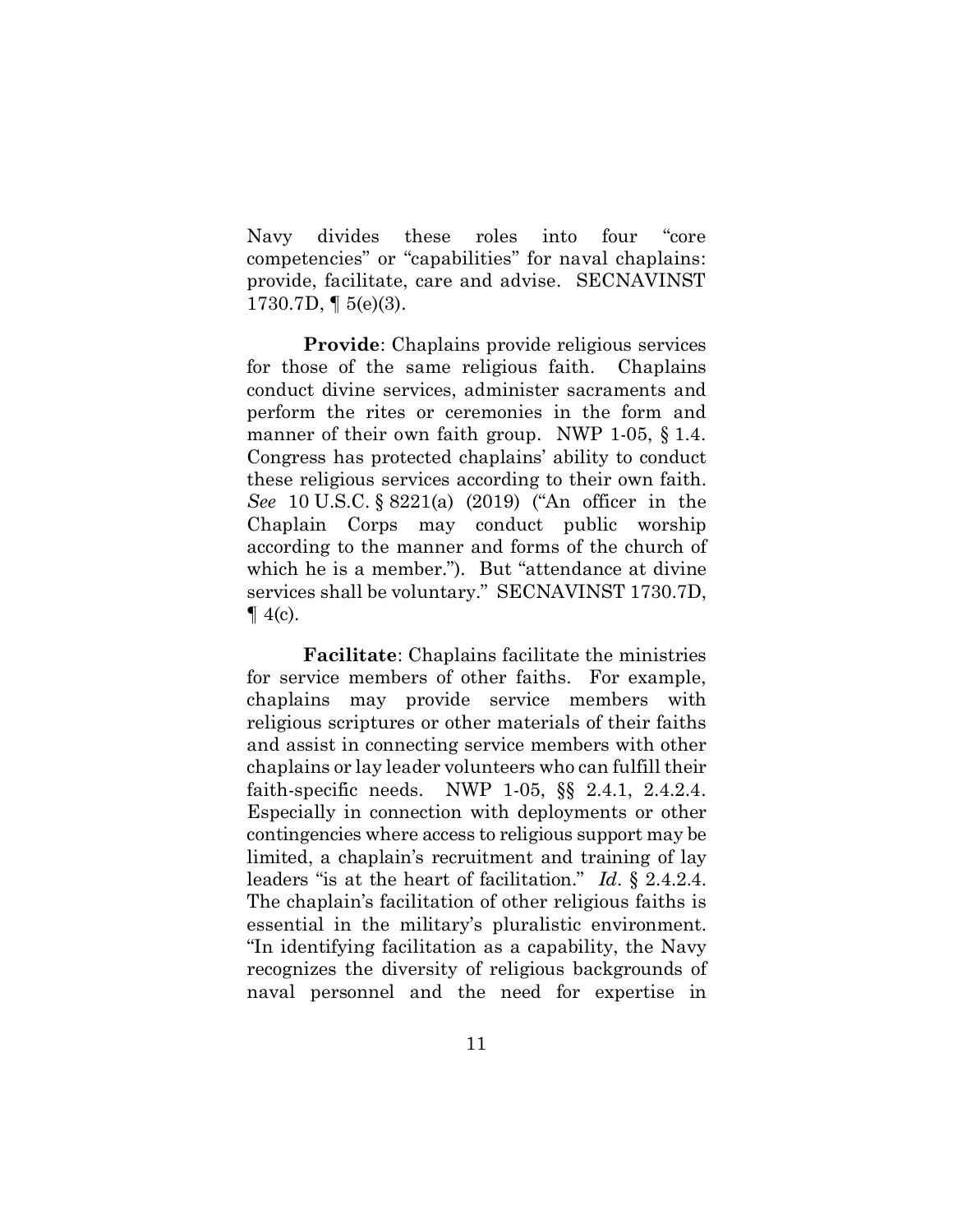handling regular support of [their] requirements." *Id*. § 1.4.2; *see also* DoDI 1304.28, § 3.1(f) (Chaplains "[f]acilitate meeting the religious needs and requirements for those persons to whom they cannot directly minister.").

**Care**: Chaplains care for the welfare and morale of all service members, regardless of their religious faith. They must deliver care that is "informed, guided, and shaped by the chaplains' unique pastoral identity and insight" but also "sensitive to the religious, spiritual, moral, cultural, and personal differences of those served." OPNAVINST 1730.1E, ¶ 6(c). Chaplains provide a range of non-religious services and programs, including counselling on mental health, marriage and relationships, suicide prevention and substance abuse. *See* NWP 1-05, § 2.6; *see also* CDR William A. Wildhack III, CHC, UNR, *Navy Chaplains at the Crossroads: Navigating the Intersection of Free Speech, Free Exercise, Establishment and Equal Protection*, 51 Naval L. Rev. 217, 240–41, 241 n.150 (2005). The Secretary of the Navy's Instruction emphasizes that individual advice from chaplains should only be faith-based "when requested," and not when the chaplain unilaterally desires to engage in religious speech. SECNAVINST 1730.10A, ¶ 4(b) ("Chaplains listen to individuals who come to them for help, regardless of religious affiliation, and offer advice to help individuals make sound decisions. Chaplain advice is rooted in ethics and morality, and when requested, can be faith-based."); *see also* DoDI 1304.28,  $\S$  3.1(g) ("Such care and counseling are rooted in ethics and morality and may or may not be faith based at the person's request.").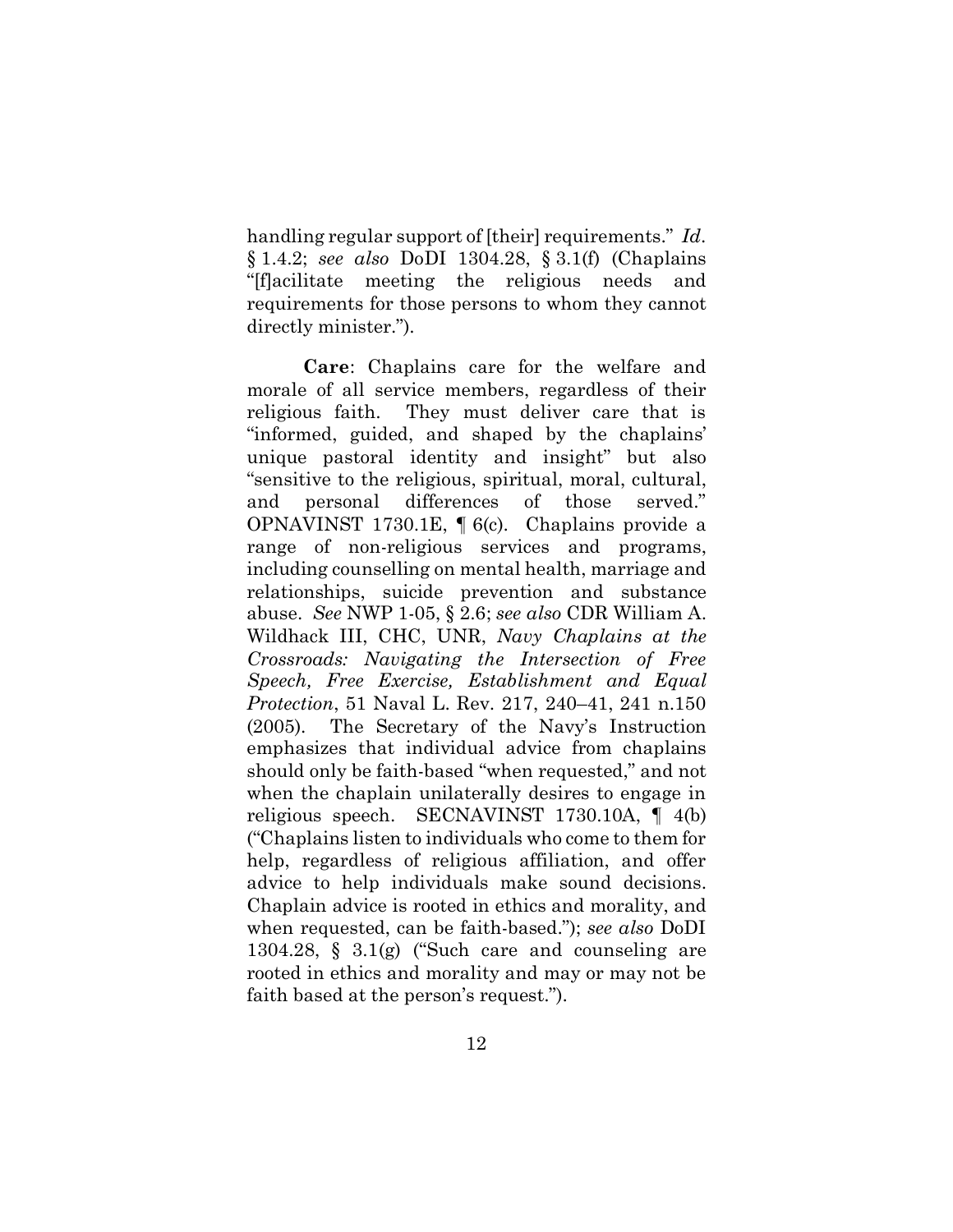**Advise**: Chaplains assist and advise officers in their chain of command regarding religious ministry requirements, ethics, morale and quality of life among service members, unit enhancement, culture and religious accommodations. *See* SECNAVINST 1730.10A, ¶ 4(d)(2); NWP 1-05, § 1.4. Commanders may also consult with chaplains about the appropriate form of religious elements to the included in command functions and other events. NWP 1-05, § 2.5.

# **B. Chaplains Are Required to Respect Diverse Religious Faiths and the Military's Pluralistic Environment**

In their role as religious leaders, chaplains must serve the needs of all service members, regardless of their own religious affiliation. This requirement is repeated throughout Department of Defense policies and regulations, including the Directive issued by the Secretary of Defense, the Instructions issued by the Under Secretary of Defense for Personnel and Readiness, and the implementing regulations issued by the individual military branches.

The Secretary of Defense's Directive states that military chaplaincies:

> Shall serve a religiously diverse population. Within the military, commanders are required to provide comprehensive religious support to all authorized individuals within their areas of responsibility. Religious Organizations that choose to participate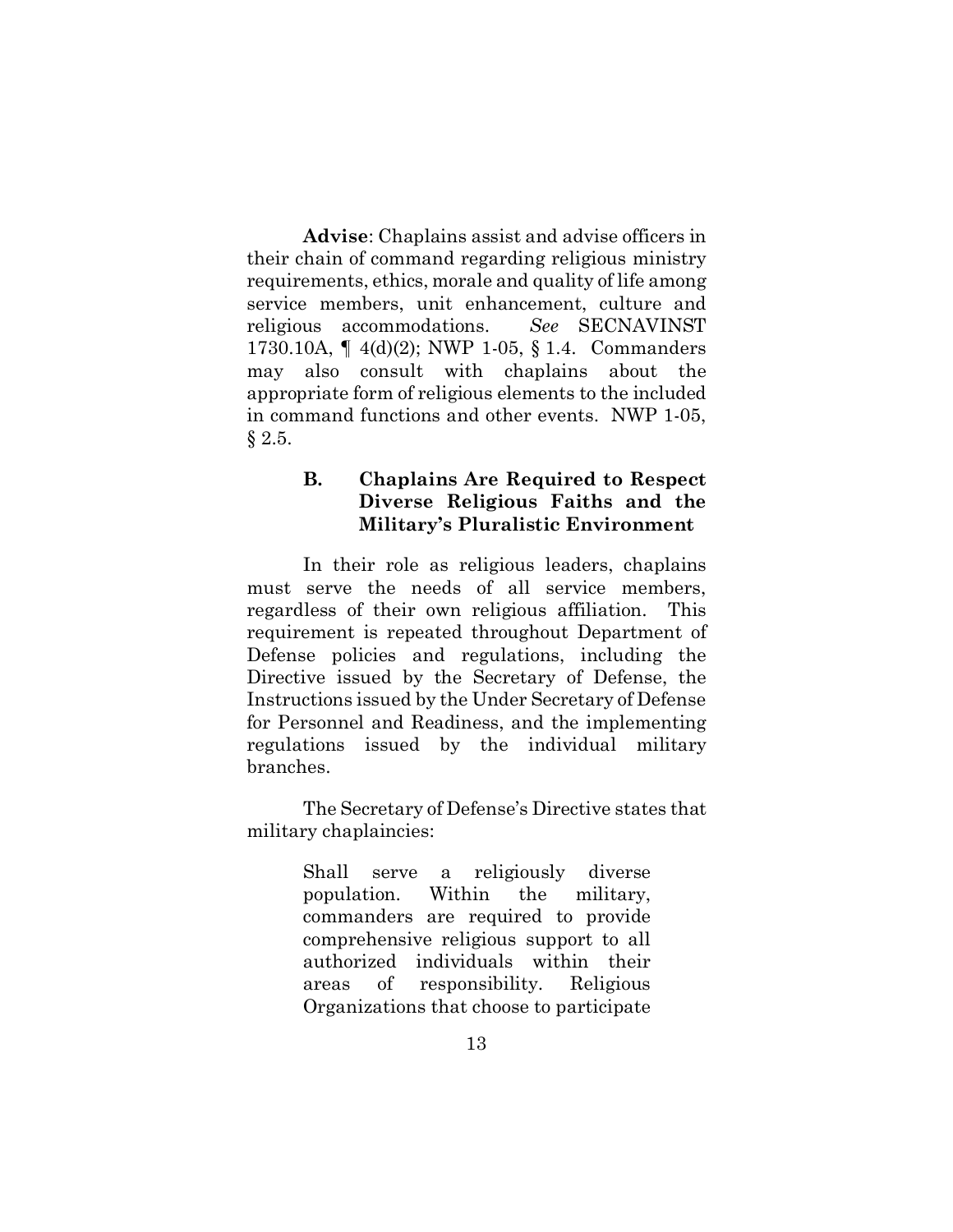in the Chaplaincies recognize this command imperative and express willingness for their Religious Ministry Professionals (RMPs) to perform their professional duties as chaplains in cooperation with RMPs from other religious traditions.

DoDD 1304.19, ¶ 4.2. Accordingly, Department of Defense Instructions require that "to be considered for appointment," a chaplain must be "willing to function in a pluralistic environment" and "to support directly and indirectly the free exercise of religion by all members of the Military Services." DoDI 1304.28, § 3.2(b). Religious organizations that endorse chaplains for military service likewise "must recognize that the chaplaincies of the Military Departments serve a religiously diverse population and that military commanders must provide comprehensive religious support to all authorized individuals in their areas of responsibility . . . [and they] must express willingness for their [religious ministry professionals] to perform their professional duties as chaplains in coordination with chaplains from other religious traditions." *Id*. § 4.1.

At the individual service branch level, the Army requires that chaplains provide "religious support for all Soldiers . . . from all religious traditions" within the "pluralistic religious setting of the military." AR 165-1, § 1-6(b). Chaplains must "cooperate with each other, without compromising their religious tradition or ecclesiastical endorsement requirements, to ensure the most comprehensive religious support opportunities possible within the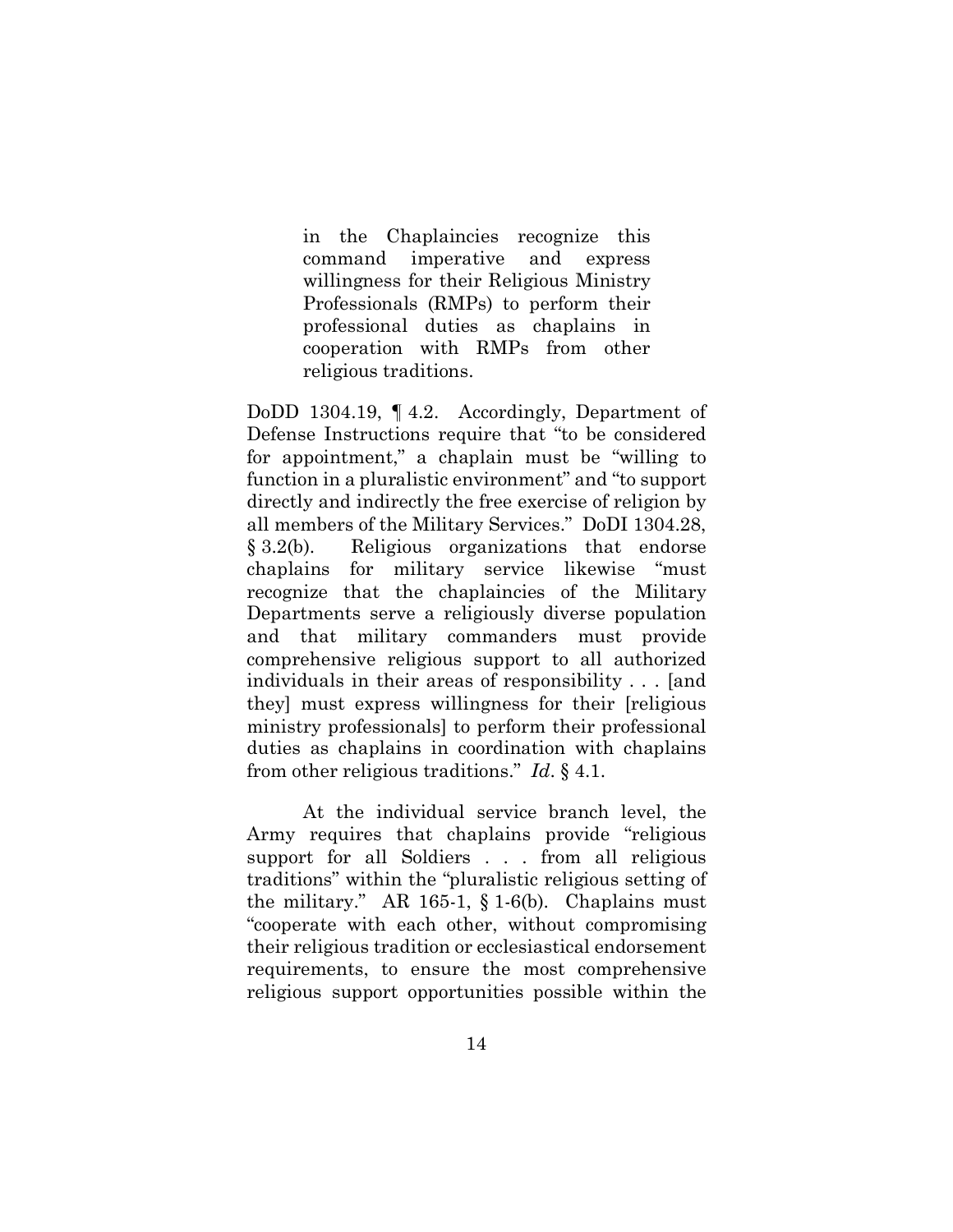unique military environment." *Id.* And Army "chaplains will minister to the personnel of their unit and/or facilitate the free-exercise rights of all personnel, regardless of religious affiliation of either the chaplain or the unit member." *Id*. § 3-2(b)(3).

Similarly, the Navy states that "in accepting their commissions, chaplains acknowledge the pluralistic environment in which they will serve" and that they "are required to respect the right of those served to have whatever faith they choose or none at all." NWP 1-05, § 2.4.1; *see also id.* § 3.3.2.1 ("As a matter of DOD policy, it is understood that Navy chaplains, while never being required to compromise the standards of their RO, are required to function in a pluralistic environment."). "The support and assistance given to Sailors who are not of the same faith background as the chaplain giving the support" is a "uniquely institutional aspect of naval ministry." Id. § 1.4.2. Indeed, the "requirement to respect the religious rights of others is the keystone of institutional ministry." *Id.* § 2.4.1.[4](#page-20-0) 

<span id="page-20-0"></span><sup>4</sup> These requirements are also included in chaplain training materials. Navy chaplains are instructed that their duties involve "the support and assistance given to Sailors who are not of the same faith background as the Chaplain giving the support … [a]s one of the CPR's [Command Religious Program] primary functions is to meet diverse religious needs." Department of the Navy, Commander Naval Surface Force, *Surface Forces Professional Naval Chaplaincy Training Manual*, at 11 (Feb. 7, 2017) (https://bit.ly/3iT3LWI). And the facilitation requirement specifically "presupposes the delivery of appropriate training by the Navy Chaplain Corps (CHC) to empower chaplains to effectively facilitate the faith requirements of those not of their specific faith group." NWP 1-05, § 2.4.1. Army chaplains are similarly instructed that the mission of their training program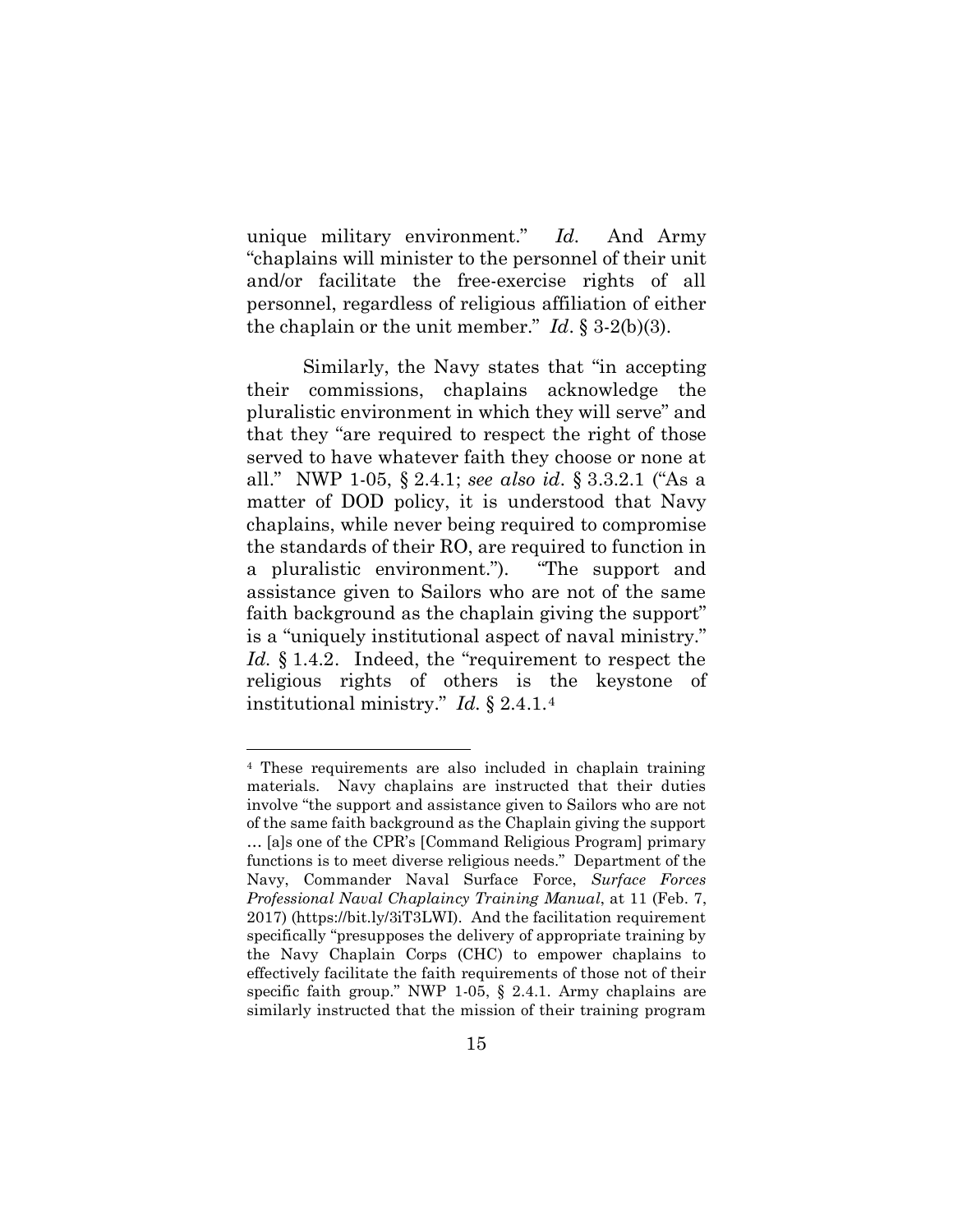As the Navy's Chief of Chaplains has explained, chaplains must "acknowledge [their] obligation to care for all in a way that respects the rights of individuals to determine their own religious and personal convictions." M.G. Kibben, Chief of Chaplains, Dep't of the Navy, Letter to Colleagues in the Ministry, at 1 (Mar. 15, 2017) (https://bit.ly/3iO5sEU). The Navy recognizes that "in doing so, the chaplain, on behalf of the [Department of the Navy], honors the First Amendment." NWP 1-05, § 2.4.1.

The Secretary of Defense's finding that chaplains serve a "religiously diverse population" cannot be disputed. DoDD 1304.19, ¶ 4.2. As the Congressional Research Service has found, "[r]eligious diversity in the military is broadly representative of the U.S. population." Congressional Research Service, *Diversity, Inclusion, and Equal Opportunity in the Armed Services: Background and Issues for Congress*, at 46 (June 2019) (https://bit.ly/3NptX9A). The Department of Defense currently recognizes more than 200 religions in its faith and belief codes for service members, including Christianity, Judaism, Islam, Buddhism, Hinduism, Sikhism, and Atheism, among others. *See* Office of the Assistant Secretary of Defense, *Faith and Belief Codes for Reporting Personal Data of Service Members* (Mar. 27, 2017) (https://bit.ly/3NptYua). And some religious faiths include several different groups. There is significant diversity within the Christian

is to create "professionals capable for serving a diverse force in any environment under any conditions." Department of the Army, U.S. Army Chaplaincy Center and School, *Mission* (https://bit.ly/3tOXS3l) (last accessed Mar. 30, 2022).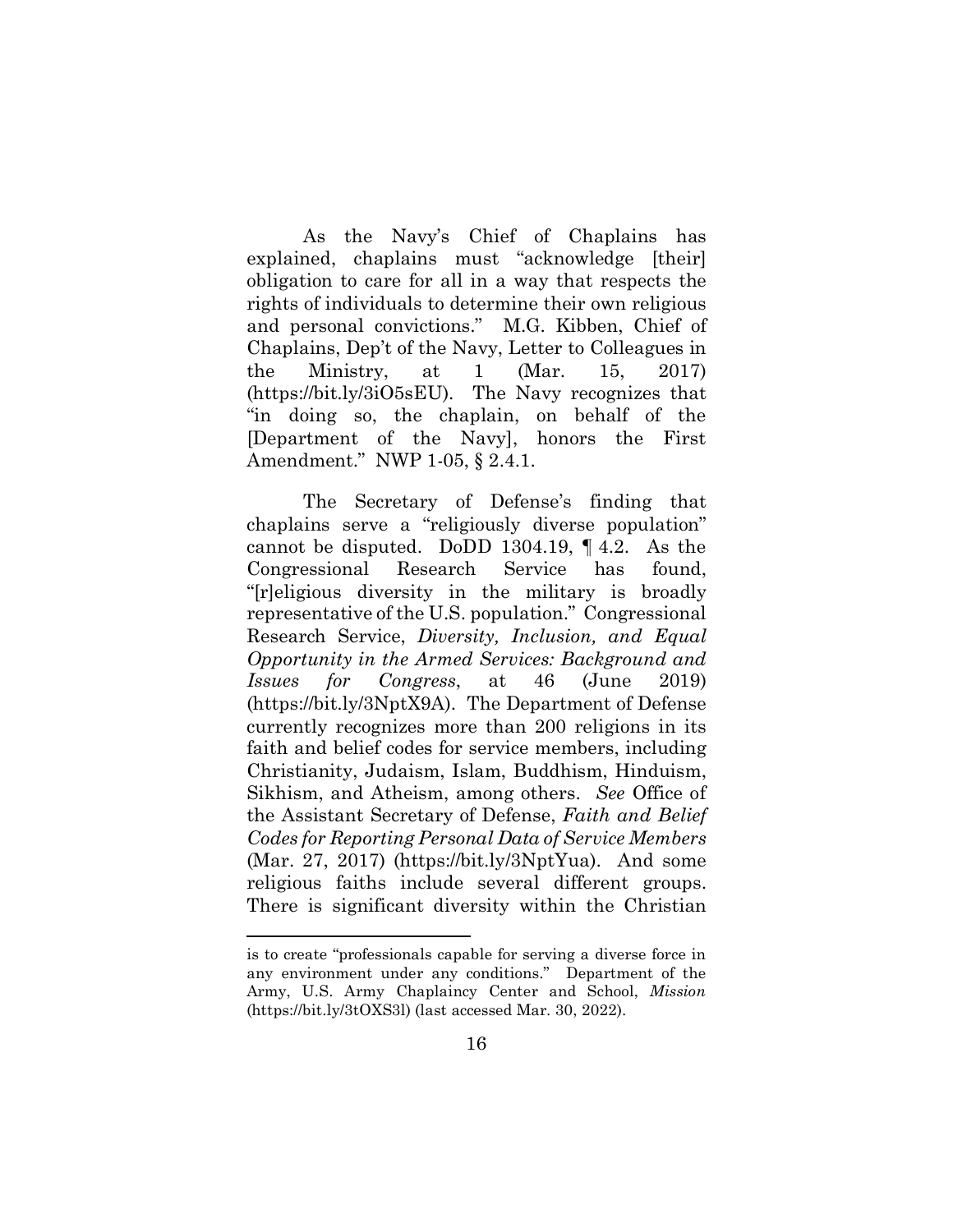faith, including Catholics, Protestants, Baptists, Methodists, Mormons, Christian Scientists, Eastern Orthodox, Pentecostals, and others. *Id.* 

The chaplains themselves are also diverse. The Navy has 840 chaplains who are endorsed by more than 100 religious organizations. *See* United States Navy, "Navy Chaplain" (https://bit.ly/36Dpakn) (last visited Mar. 29, 2022). As a result, and taken together with institutional staffing limitations, chaplains will often serve large numbers of service members who follow diverse faiths. In 2020, the Navy Chief of Chaplains reported that "the Navy's 840 chaplains care for more than 564,000 active component service members in the Navy, Coast Guard and Marine Corps. On average, every chaplain cares for more than 670 service members, not counting their family members and the civilians who are authorized to use their services." *See* RADM Brent W. Scott, *Chaplain Corps Provides Irreplaceable Services*, U.S. Navy (Feb. 21, 2020) (https://bit.ly/36DrCaz).

Chaplains are thus required to recognize, from the time of their initial appointment, that they must support and respect the diverse religious faiths of all service members and that religious speech specific to their faith may not be appropriate or permitted in certain contexts within their professional responsibilities. For example, chaplains may not project their own religious faith into mandatory nonreligious programs. As one example, in 2014 the Army Times reported that a chaplain had been issued a letter of concern after he distributed a two-sided piece of paper during a suicide prevention training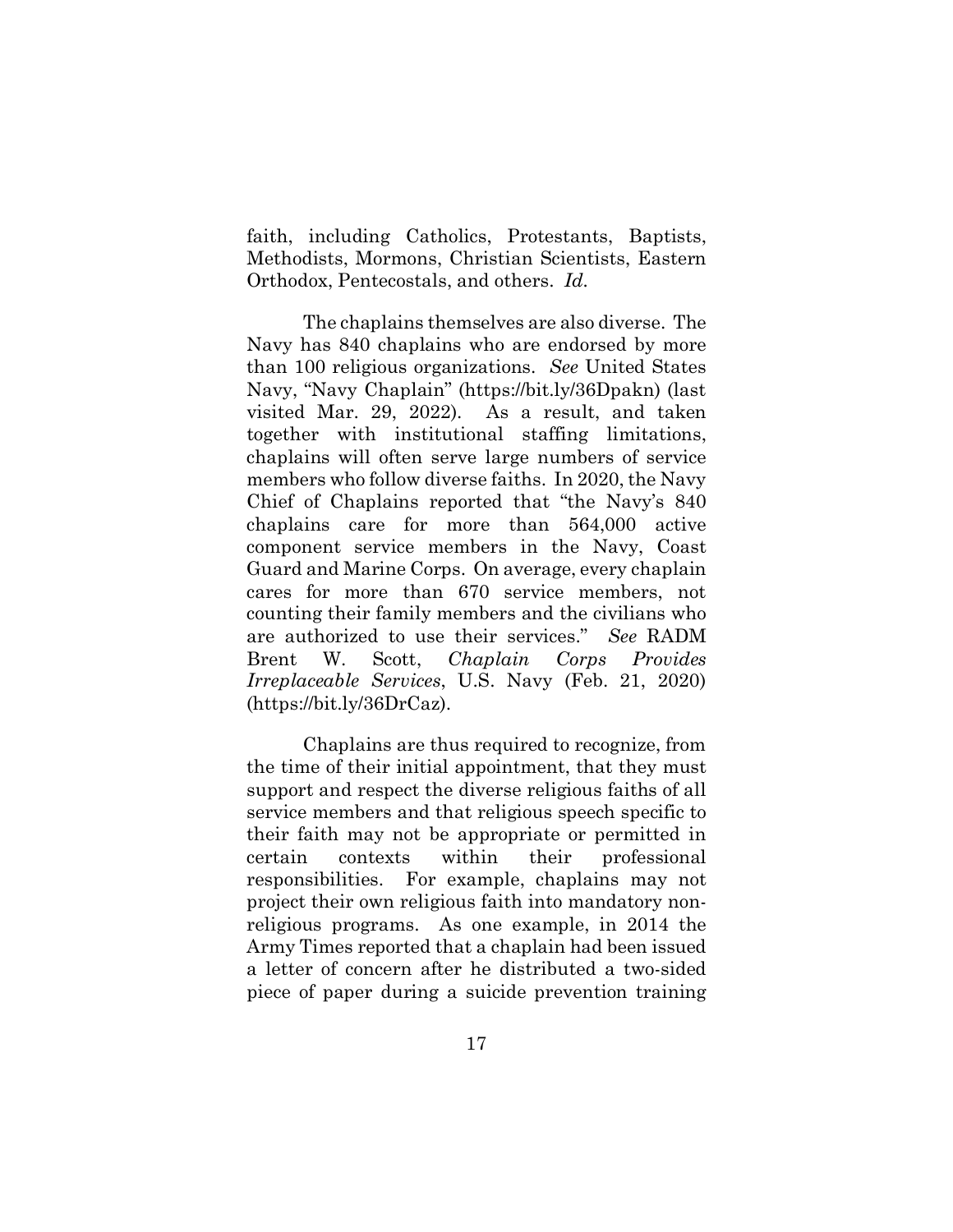session with a list of Army resources on one side and Christian scripture and solutions on the other. At the non-religious training session, service members could not obtain Army resources about suicide prevention without also receiving Christian resources, regardless of their individual religious faith. Consistent with DoD policy and Army regulations, the commanding general issued a statement that chaplains may "not provide religious instruction during non-religious mandatory training classes." Michelle Tan, *Chaplain under fire for comments during training*, Army Times (Dec. 10, 2014) (https://bit.ly/3iJpgcL).

Military commanders also have the authority to determine the appropriate role for chaplains at command functions, such as retirements, promotions, changes of command, or official memorial observances. These events are often mandatory for service members and thus could feature a chaplain speaking from a podium, with commanding officers, before a captive audience. In such situations, a chaplain's religious speech could easily be interpreted as an endorsement of the chaplain's faith and carry an implicit message of religious coercion.

Accordingly, Secretary of the Navy Instruction 1730.7D states that "commanders shall determine whether religious elements . . . shall be included in command functions." SECNAVINST 1730.7D, ¶ 6(d). Applying that Instruction, Navy War Publication 1-05 specifies that commanders have "discretion to determine whether or not to have religious elements at an event." NWP 1-05, § 2.5. Chaplains do not have the "right to participate" in these functions; instead they are "invited to do so." *Id.* Further, "[i]f the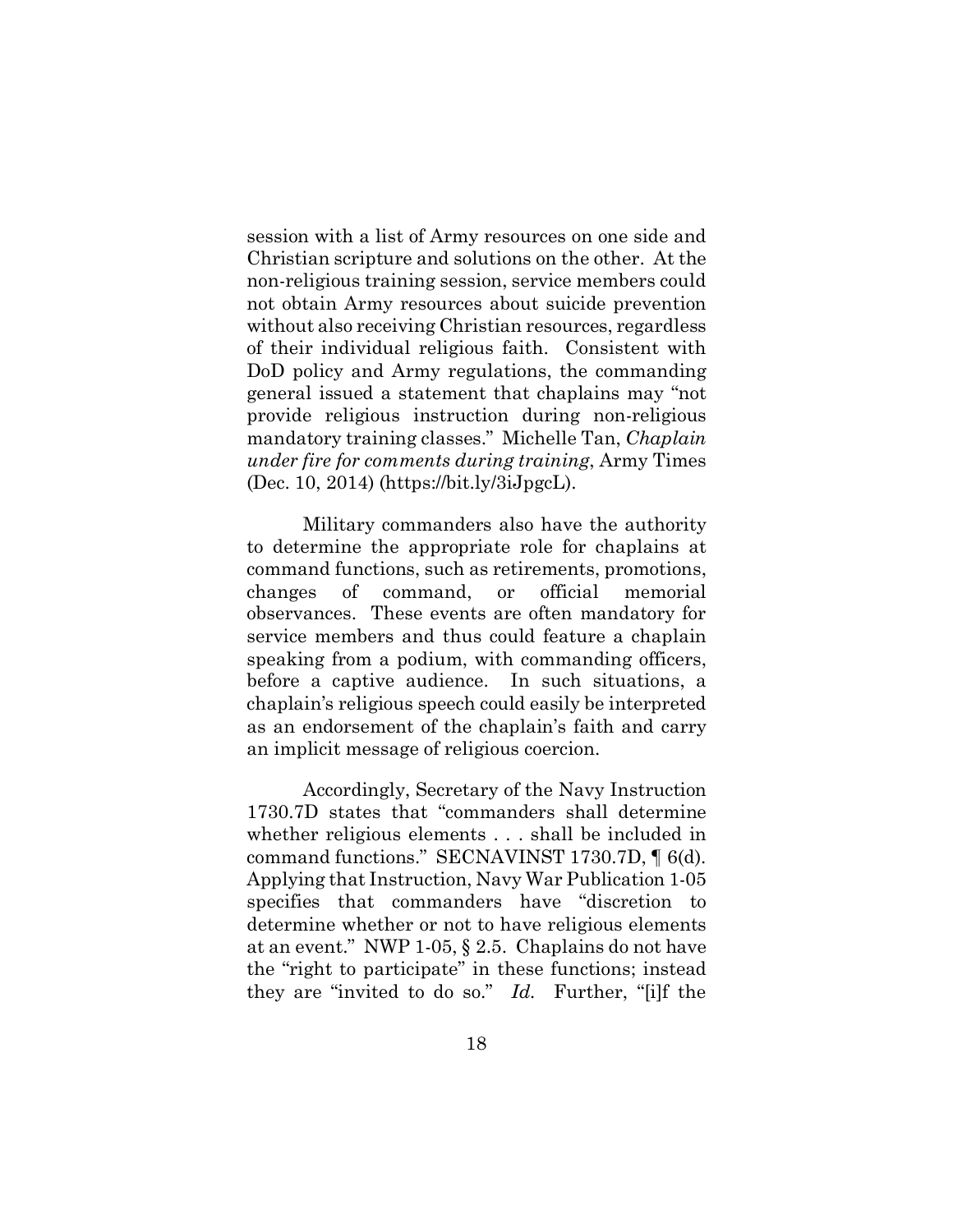chaplain is not comfortable with what the commander has determined to be appropriate for inclusion in the ceremony (in consultation with the chaplain)," then "the chaplain is free to decline the invitation to provide a religious element." *Id*. The chaplain, however, must "assist[] the commander in finding someone who can provide the religious element. The commander is free to make the determination that there will be no prayer from the podium." *Id.*

# **C. Chaplain Memoirs Demonstrate That They Respect Their Pluralistic Environment and the Free Exercise Rights of Service Members**

Numerous memoirs and testimonials by chaplains demonstrate how they have historically worked to support the religious needs of all service members, including those of different faiths, respecting the military's pluralistic environment and not seeking to proselytize other service members. For example, Rabbi Bruce E. Kahn, a retired Navy chaplain, testified to Congress that the "chaplain adapts his or her exercise of religious freedom in order to affirm the religious freedom of the members of the command in which we are providing ministry." *See Religious Accommodations in the Armed Forces*: *House of Rep. Armed Serv. Comm. Hearing* [H.A.S.C. No. 113-129], 113th Cong. (Nov. 19, 2014) (statement of Rabbi Kahn at 2) (https://bit.ly/3LkwhwQ). Over the course of his career, Rabbi Kahn "served the needs of Catholics and Protestants of every denomination, different groups of Latter-Day Saints, and numerous Christians of other affiliation, . . . the needs of different groups of Buddhists and Muslims and more,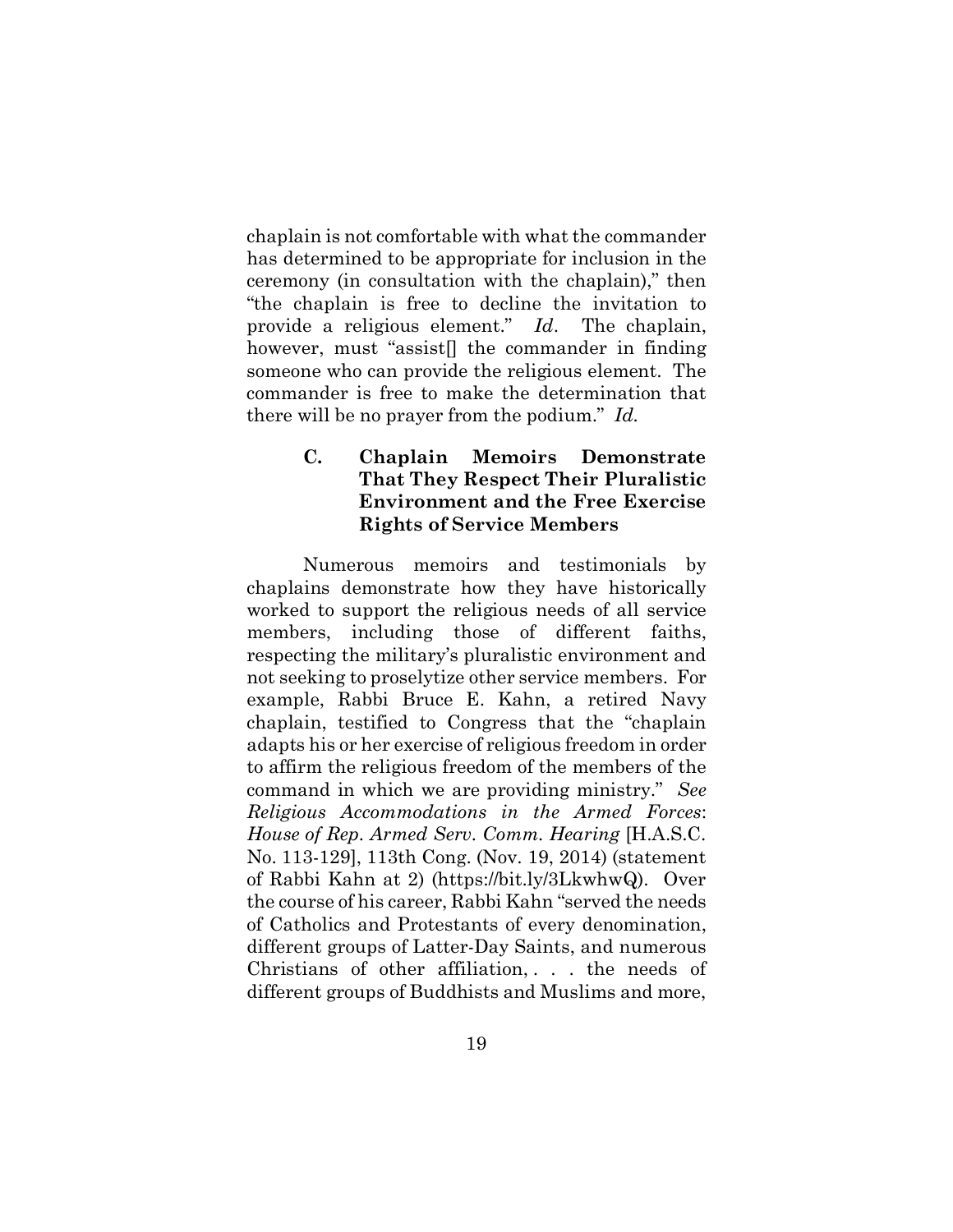as well as those with no affiliation, including agnostics and atheists." *Id.* at 3. Among other anecdotes, Rabbi Kahn recalled counselling a Christian woman whose husband, a service member, had just died. He engaged with her about her Christian faith, not his own, to help her find strength. *See id.* at 4. Rabbi Kahn concluded that "[t]he religious freedom of the troops is not to be sacrificed to meet the demands of the chaplain. The chaplain adjusts to meet the faith requirements of the troops." *Id.*

Retired Army Chaplain Mitchell Lewis has described the importance of religious pluralism in his preparation for prayer at a non-religious command event. He would

> try to speak in the first person singular or in the imperative . . . . In a government ceremony, I cannot assume that everyone prays as I do. It would be inaccurate to put my words in their mouths. Since I can only speak for myself, I don't ordinarily say 'we ask' or 'we pray' or other words that presume to speak for others.

*See* Mitchell Lewis, *How I Pray at Military Ceremonies* (Aug. 15, 2016) (https://bit.ly/3IPmUmY).

As Rabbi Arnold E. Resnicoff, a retired Navy chaplain, similarly explained, in a mandatory command function, chaplains recognize the balance between the "right" of the speaker and the "right" of the listener. *See* Arnold E. Resnicoff, *Prayers that Hurt: Public Prayer in Interfaith Settings* (July 1,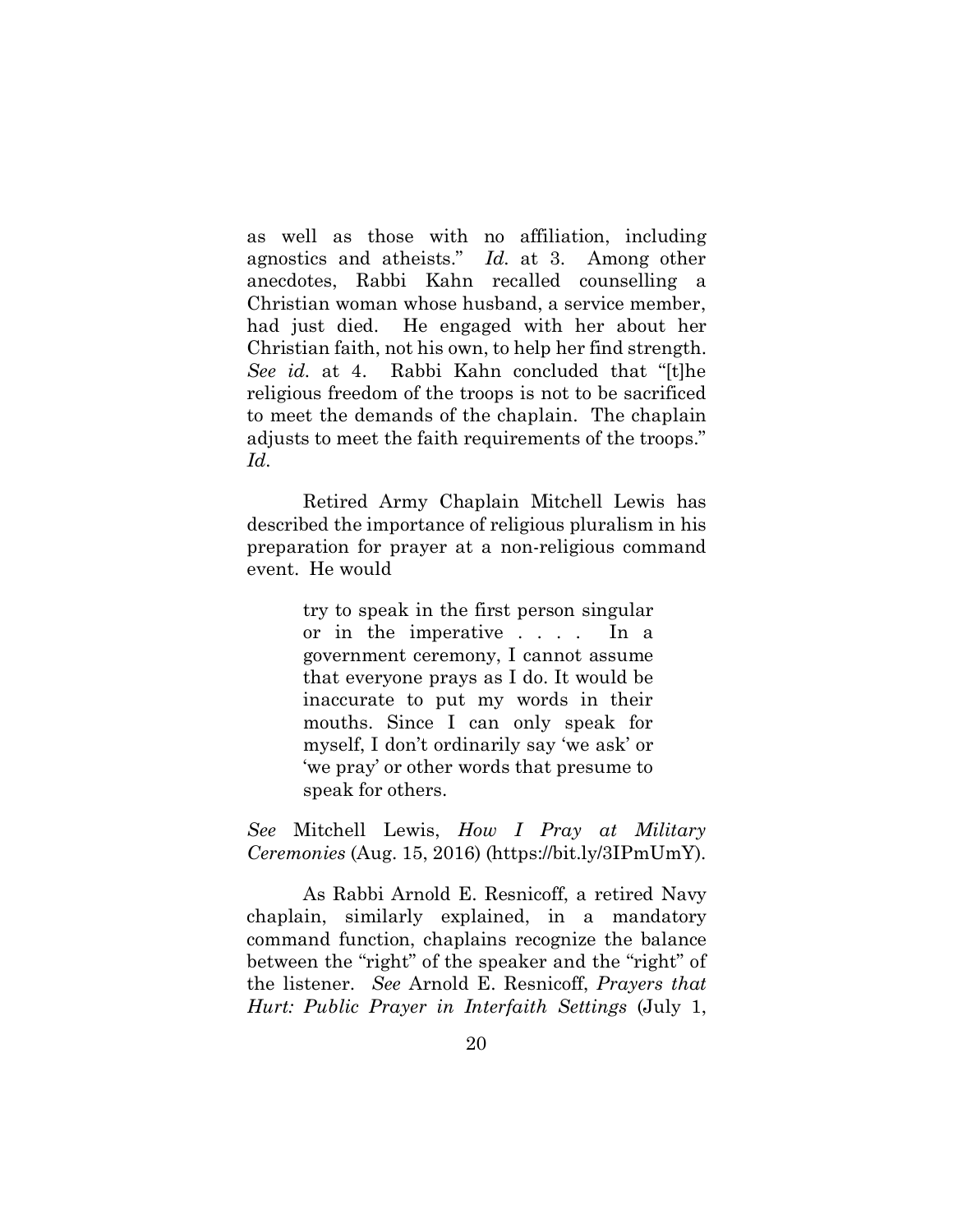2009) (https://bit.ly/36Ua7m7). Consistent with Navy policies, when chaplains "accept the invitation or the assignment to participate in a public ceremony by offering a word of prayer, . . . [they] are making a contract of sorts." *Id.* Chaplains are not required to give such a prayer, and may opt out of doing so, but after accepting the assignment they must respect the rights of others in the audience.

Reverend James B. Magness, a retired Navy chaplain and former Episcopal Bishop for the Armed Forces, testified to Congress that military chaplains have a responsibility to serve "military members who come from a diverse population." *See Religious Accommodations in the Armed Forces: Hearing Before the House of Rep. Armed Serv. Comm. Hearing*  [H.A.S.C. No. 113-76], 113th Cong. (Jan. 29, 2014) (statement of Reverend James B. Magness at 1) (https://bit.ly/3uENEBB). He explained that the current religious accommodation policies protect troops from "unwanted religious advances." *See id.* at 2. He recalled an instance early in his career when he spoke at an official retirement ceremony for a Navy Captain. After he concluded his prayer with the words "through Jesus Christ our Lord," he learned that "[he] had just excluded the honoree and all of his family by offering an inappropriate prayer. I realized then that my responsibility when offering public prayers in uniform is to care for all of those who are present, not just those from my own faith tradition." *Id.*

Rabbi Harold Robinson, a retired Navy Rear Admiral, expressed the same sentiment of religious pluralism through the example of a Jewish chaplain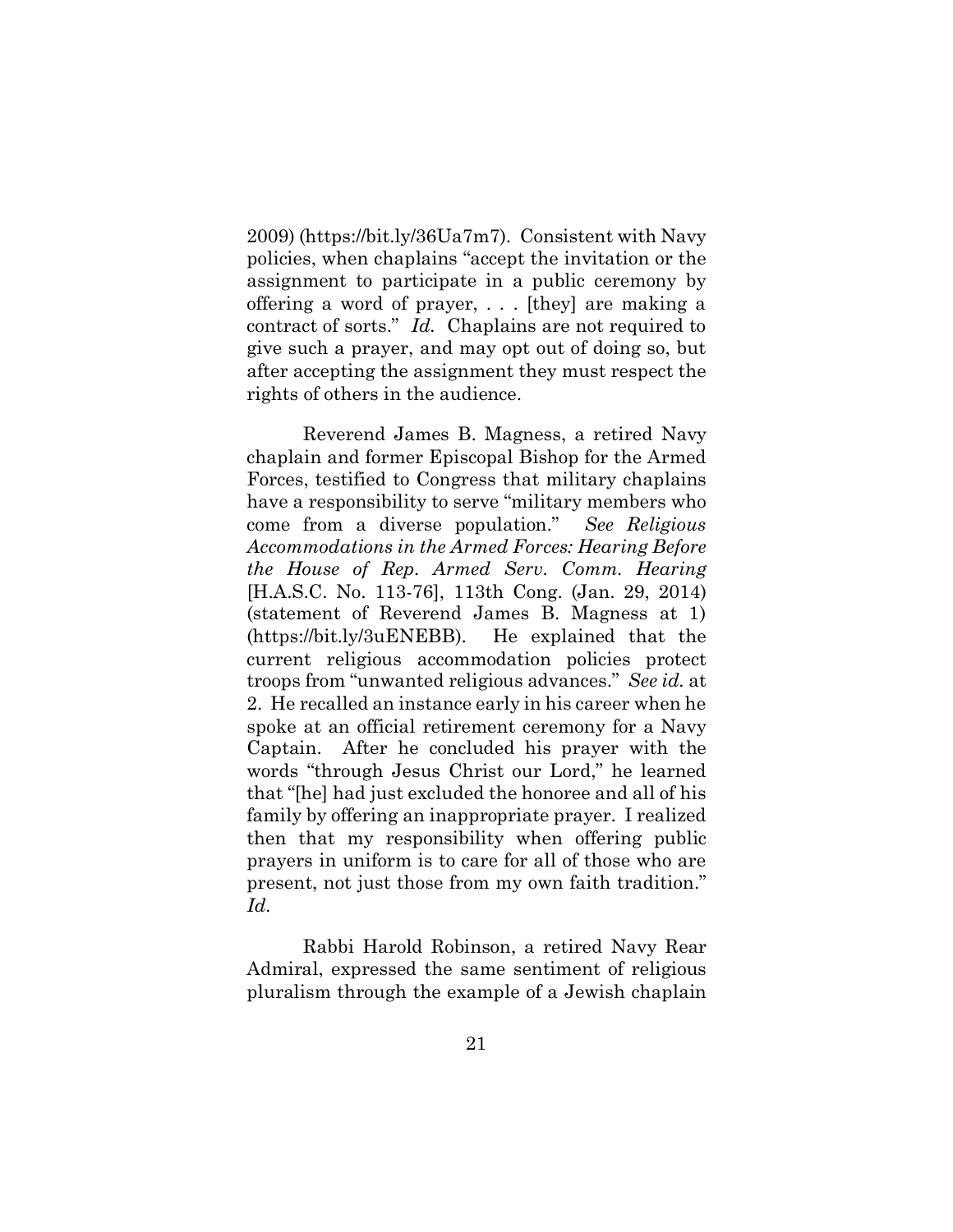counselling a Christian Marine enduring physical therapy on his burned hand. *See* Harold L. Robinson, *Free Exercise Meets the Establishment Clause in Military Service*, Religious Freedom Institute (July 14, 2016) (https://bit.ly/35oxcgu). The chaplain encouraged the Marine with analogies to the suffering of Christ on the cross and helped the Marine recite the rosary during the therapy. Rabbi Robinson noted that the

> [R]abbi has not abandoned his faith; he has found room in his heart to know and support the Marine in his, allowing him to find strength and solace there. And the rabbi has prepared for this moment. He is clear on the distinctions between his personal spiritual needs and his responsibility to help others to fulfill theirs.

*Id.* Rabbi Robinson appreciated that this type of religious speech and service would never be expected of civilian rabbis, but he believed it was required for Navy chaplains. *Id.*

# **II. Affirming The Ninth Circuit's Decision Will Not Have Any Negative Impact on Military Chaplains**

The Ninth Circuit focused on whether Petitioner was acting in his capacity as a government employee when he engaged in demonstrative religious activity on the high school football field and whether the School District's response was justified and permitted. Pet. App. 12–23. In answering these questions, the Ninth Circuit noted that Petitioner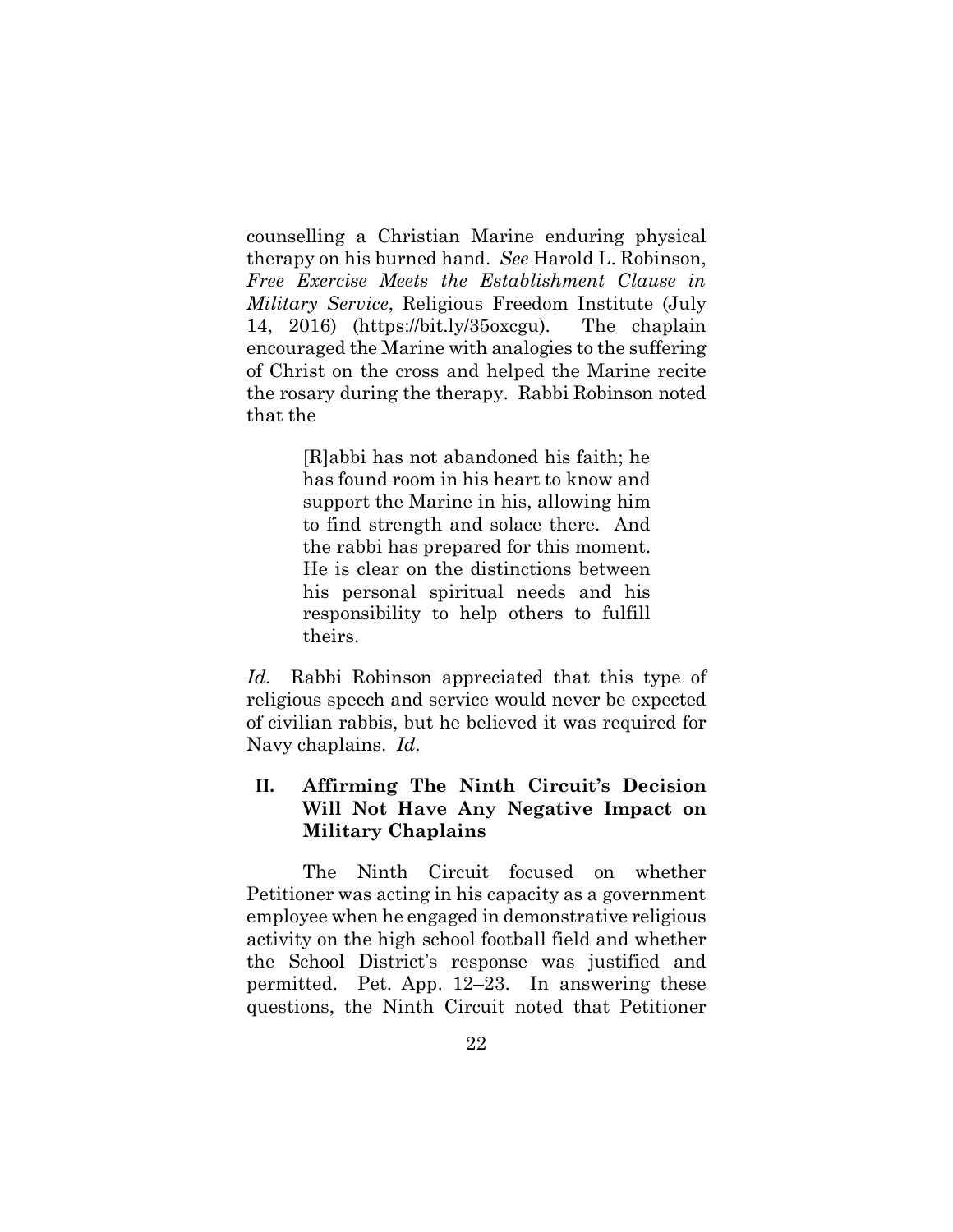"was clothed with the mantle of one who imparts knowledge and wisdom" and that "expression was Kennedy's stock in trade." Pet. App. 14. The Alliance argues that that description could also be applied generally to military chaplains, and from that tenuous link, speculates that affirming the Ninth Circuit's decision has the potential to create "uncertainty" or "confusion" that "could lead to a chilling" of unspecified speech by chaplains in unknown contexts. Alliance Br. 18. The multiple layers of hypothetical inferences that are required to reach the Alliance's tentative suggestions demonstrate that these issues are not ripe for the Court's consideration and should play no role in this appeal.

## **A. The Court Should Not Address the Alliance's Hypothetical Issues**

As an initial matter, and as the Alliance concedes, this Court has consistently applied the First Amendment differently in the military context than in the public school context. *See*, *e.g.*, *Parker v. Levy*, 417 U.S. 733, 758 (1974) (cited in Alliance Br. 3 n.2). The military is "a specialized society separate from civilian society," and, while "military services are entitled to the protections of the First Amendment, the different character of the military community and of the military mission requires a different application of those protections." *Brown v. Glines*, 444 U.S. 348, 354 (1980) (internal quotation marks omitted); *see also Goldman v. Weinberger*, 475 U.S. 503, 508 (1986) (substantial deference is appropriate because "military authorities have been charged by the Executive and Legislative Branches with carrying out our Nation's military policy"); *Rostker v. Goldberg*,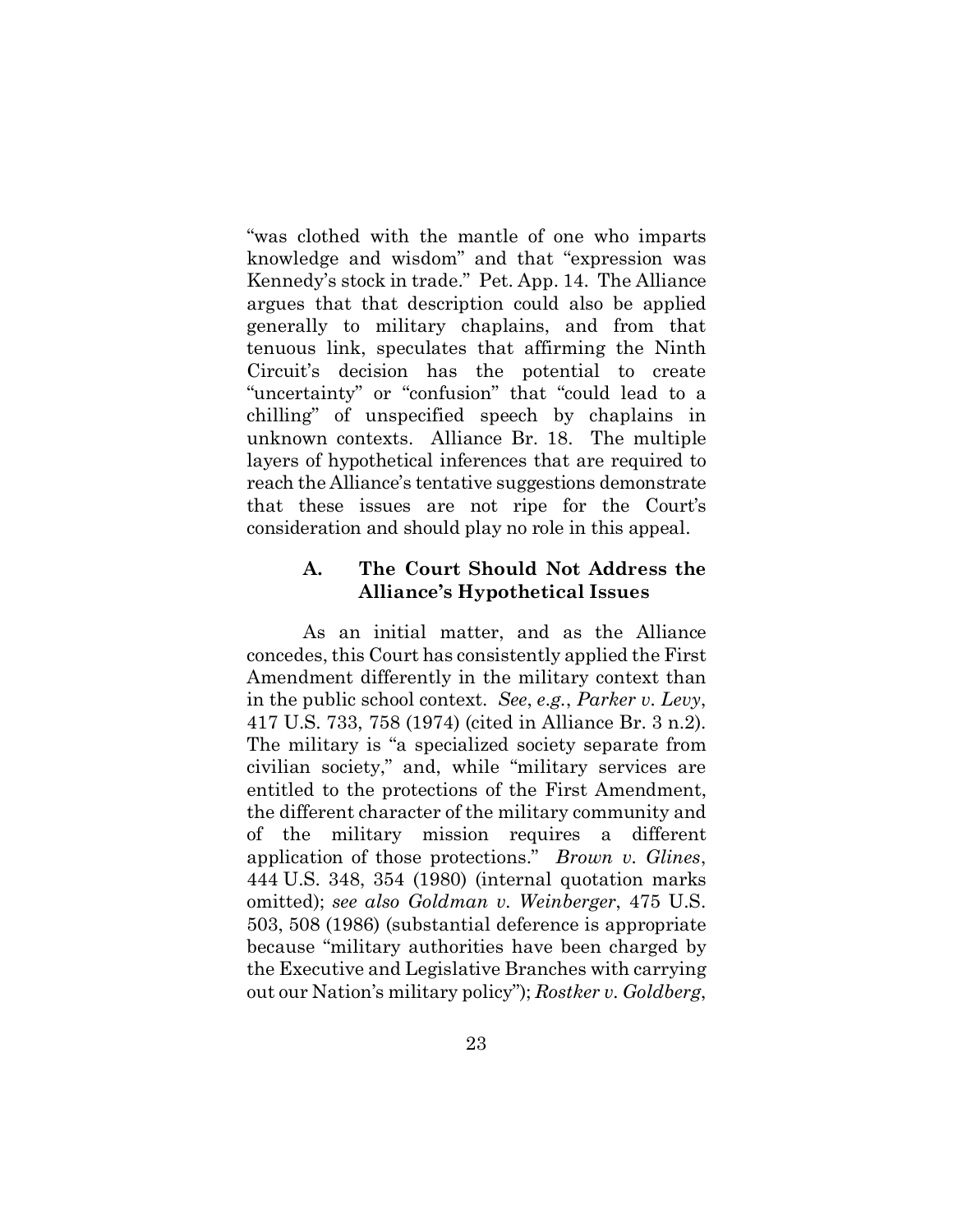453 U.S. 57, 66 (1981) (explaining that "particular deference" should be given to Congress and regulations made under Congress's "authority to regulate the land and naval forces concerning what rights were available"). Any constitutional analysis of the rights of military chaplains to engage in religious speech must consider the unique context of the military, the history of the chaplaincy, and the historic focus on the free-exercise rights of the service members. *See Katcoff*, 755 F.2d at 232 (emphasizing that "neither the Establishment Clause nor statutes creating and maintaining the Army chaplaincy may be interpreted as if they existed in a sterile vacuum"). "Congress, acting under its authority to maintain and regulate the armed forces, may constitutionally place some restrictions on the speech that occurs under military command." *Gen. Media Commc'ns Inc. v. Cohen*, 131 F.3d 273, 276 (2d Cir. 1997). Accordingly, the Court need not address the military chaplaincy to affirm the Ninth Circuit's opinion.[5](#page-29-0) 

In any event, the Ninth Circuit's decision will not negatively impact chaplains. The Ninth Circuit addressed context-specific questions about a high school football coach, the scope of his responsibilities

<span id="page-29-0"></span><sup>5</sup> The military chaplaincy also involves substantially different First Amendment issues than public school cases. Historically, the chaplaincy has advanced the free-exercise requirements of service members who are compelled to travel to distant bases or deployments, without violating the Establishment Clause. *See, e.g., Katcoff*, 755 F.2d at 228. By contrast, public schools operate in a different environment, with children having access to their homes and local religious institutions, and cannot provide religious services to students under the Establishment Clause. *See School Dist. of Abington Twp. v. Schempp*, 374 U.S. 203 (1963); *Engel v. Vitale*, 370 U.S. 421 (1962).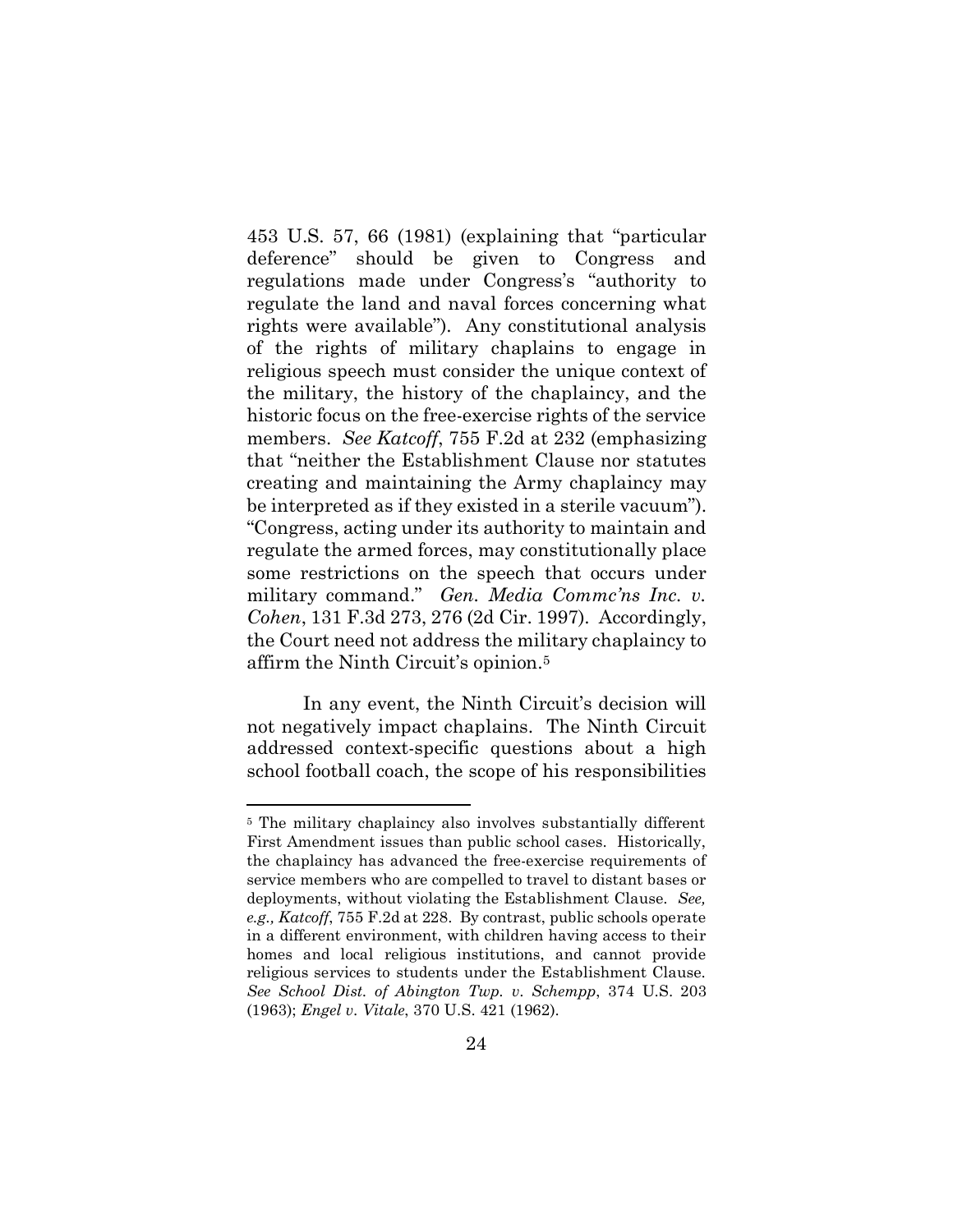following the end of a football game, and the likelihood that the School District may be deemed to endorse his post-game religious expressions on the school field. The Ninth Circuit held that Petitioner "spoke as a public employee when he kneeled and prayed on the fifty-yard line immediately after games while in view of students and parents." Pet. App. 17. The Ninth Circuit further detailed that he "insisted that his speech occur while players stood next to him, fans watched from the stands, and he stood at the center of the football field," a location he had access to only "because of his employment" and "during a time when he was generally tasked with communicating with students." Pet. App. 15. Those conclusions are supported by the factual findings of the district court.

The Alliance seeks to draw an analogy between Petitioner and military chaplains, but its analysis skips over the enabling regulations for the chaplaincy programs that balance the relevant First Amendment interests within the pluralistic military environment. The Alliance does not discuss the policies and regulations issued by the Department of Defense and individual service branches that seek to protect the free-exercise rights of all service members and avoid improper religious endorsement or coercion. The Alliance similarly ignores the overarching policies of religious accommodation and facilitation that are central to the military's goals of meeting the diverse religious requirements of service members. Neither the chaplaincy, nor any potential impact of the Ninth Circuit's decision, can be evaluated in a such a theoretical vacuum.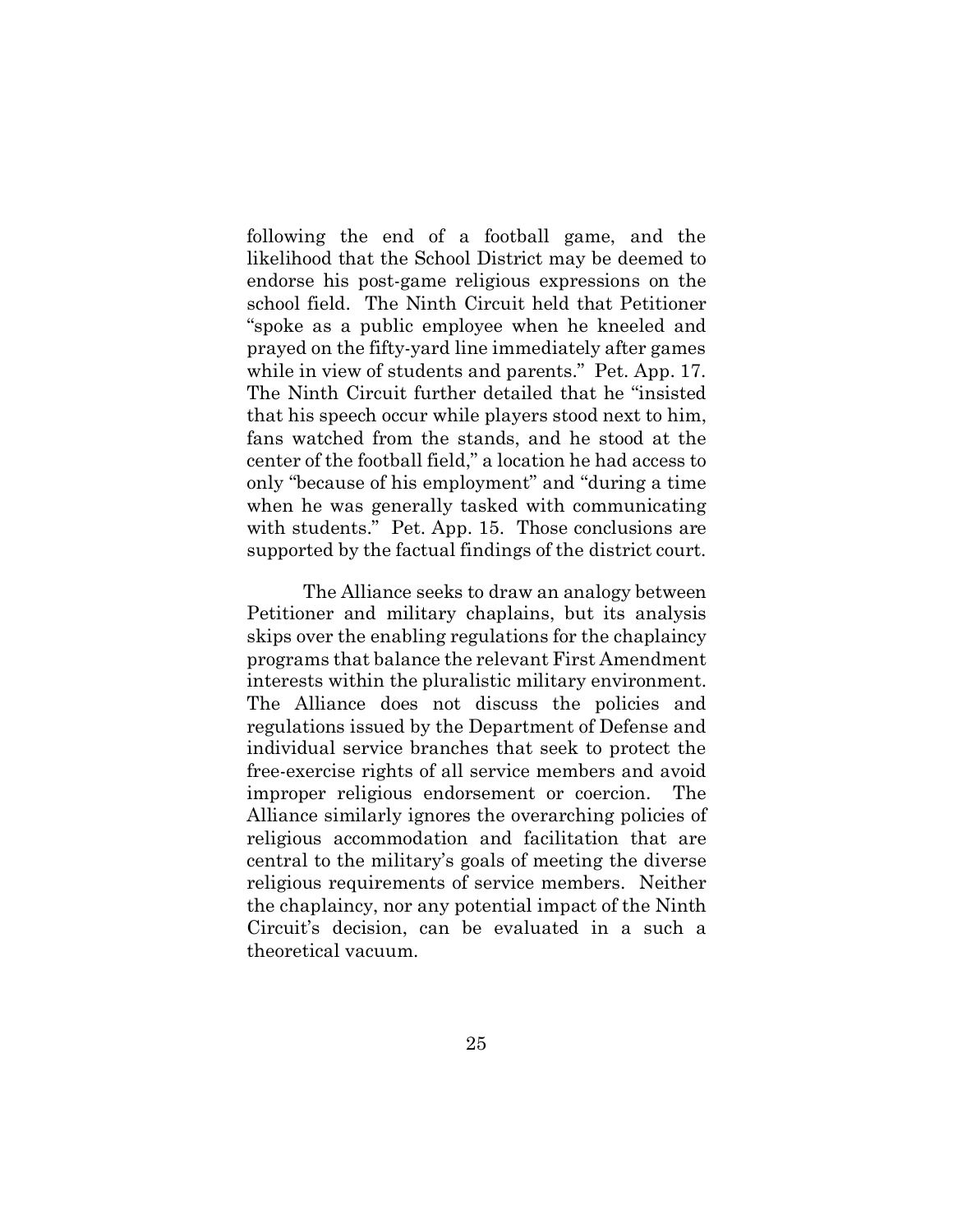The Alliance suggests that chaplains should have an unlimited right to engage in undefined "everyday religious speech" on Army bases and naval vessels, but it never explains what that speech might encompass, in what contexts that speech may be made and to whom, or how it may comply with the military's long-standing policies. Alliance Br. 21. The Court can only speculate as to what types of statements could constitute "everyday religious speech." As explained above, the military's policies comprehensively address the varied contexts in which chaplains may provide or facilitate religious and nonreligious programs for service members. In compliance with directives from multiples levels within the Department of Defense, starting with the Secretary of Defense, the military chaplaincy has been dedicated to providing services for all service members and respecting the religious rights of others in the diverse military environment. The Court should not accept the Alliance's invitation to engage in unsupported speculation about the military's chaplaincy programs in the context of this high school-related appeal.

The Court should similarly reject the Alliance's vague suggestion that the decision in *Garcetti v. Ceballos*, 547 U.S. 410 (2006), poses a "threat" to the military chaplaincy because chaplains could become "subject to regulation." Alliance Br. 19–20. Chaplains are military officers commissioned by the armed services and they have been subject to regulations for decades. The Alliance cannot ignore the entire body of existing military policies and doctrines. These regulations properly distinguish between chaplains' varied roles in supporting the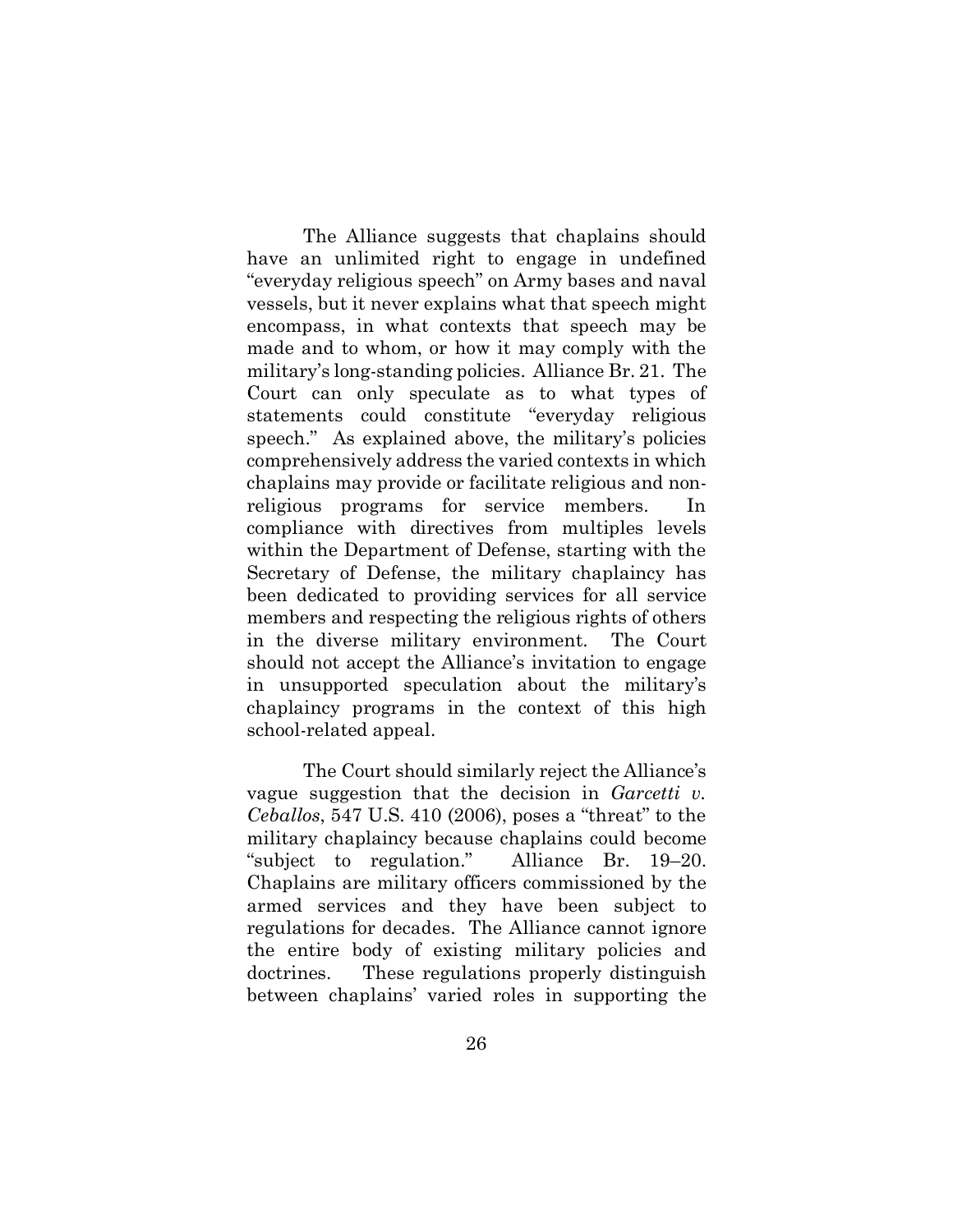religious needs of the pluralistic military forces, while protecting the right of chaplains to opt-out of participating in functions that may violate specific tenets of their own faiths. The Alliance also cannot show there are any risks of potential "confusion" or "uncertainty" in a vacuum, without addressing the established military policies that were in place before the Court decided *Garcetti* and have been repeatedly reaffirmed by Department of Defense leadership over the last 16 years. While the Alliance may wish that military commanders would reach a different balance or draw different lines in advancing the free-exercise rights of service members, this appeal is not an appropriate vehicle for the Court to evaluate the military chaplaincy writ large.

# **B. The Ninth Circuit's Decision Will Not Undermine the Military Chaplaincies**

The Ninth Circuit's decision reflects a balancing of Free Exercise and Establishment Clause interests that also animates the Department of Defense policies governing military chaplaincies. Thus, for example, the Ninth Circuit recognized this Court's holding that "a state interest in avoiding an Establishment Clause violation may be characterized as compelling, and therefore may justify contentbased discrimination." Pet. App. 57 (quoting *Good News Club v. Milford Cent. Sch.*, 533 U.S. 98, 112–14 (2001) (quoting *Widmar v. Vincent*, 454 U.S. 263, 271 (1981))). The Ninth Circuit further acknowledged that the Establishment Clause "mandates government neutrality between religion and religion, and religion and nonreligion." Pet. App. 75 (quoting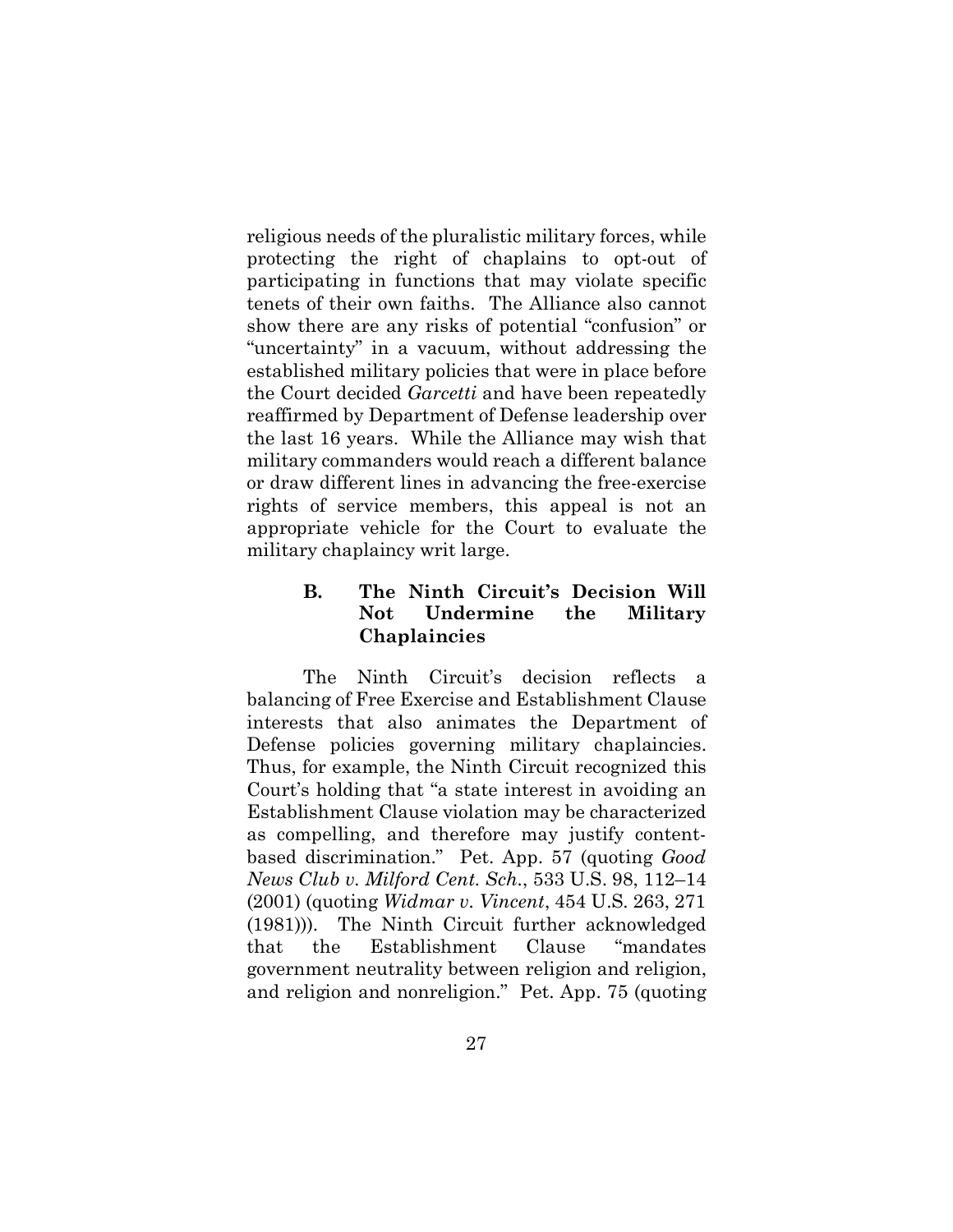*McCreary Cnty. v*. *Am. Civil Liberties Union of Ky.*, 545 U.S. 844, 860 (2005) (quoting *Epperson v. Arkansas*, 390 U.S. 941 (1968))).

So too for military chaplains. The comprehensive military rules carefully balance the First Amendment interests and protect the rights of all service members to follow their own faith or no faith at all. Like school district officials, chaplains must show their own form of religious "neutrality," primarily embodied in the facilitation requirement, in order to serve the diverse and pluralistic military population. The Department of Defense instructs chaplains to "facilitate meeting the religious needs and requirements" of service members "to whom they cannot directly minister" because they have a different religious tradition. DoDI 1304.28, § 3.1(f). Chaplains must also do so "respectfully, professionally and in a reasonable amount of time." *Id.* § 3.1(g)(3)*.* The facilitation requirement "recognizes the diversity of religious backgrounds of [military] personnel" and the need for chaplains to "respect the religious rights of others." NWP 1-05, §§ 1.4.2, 2.4.1.

These and other military policies preclude chaplains from proselytizing or, in the Alliance's words, using their military positions to "spread their message" to service members who follow a different religious faith. Alliance Br. 4. Contrary to the Alliance's suggestion, chaplains "[p]romote the spiritual well-being of Sailors and their families, in accordance with the First Amendment, by respecting and accommodating their diverse religious requirements." NWP 1-05, § 3.2.2. Army Regulations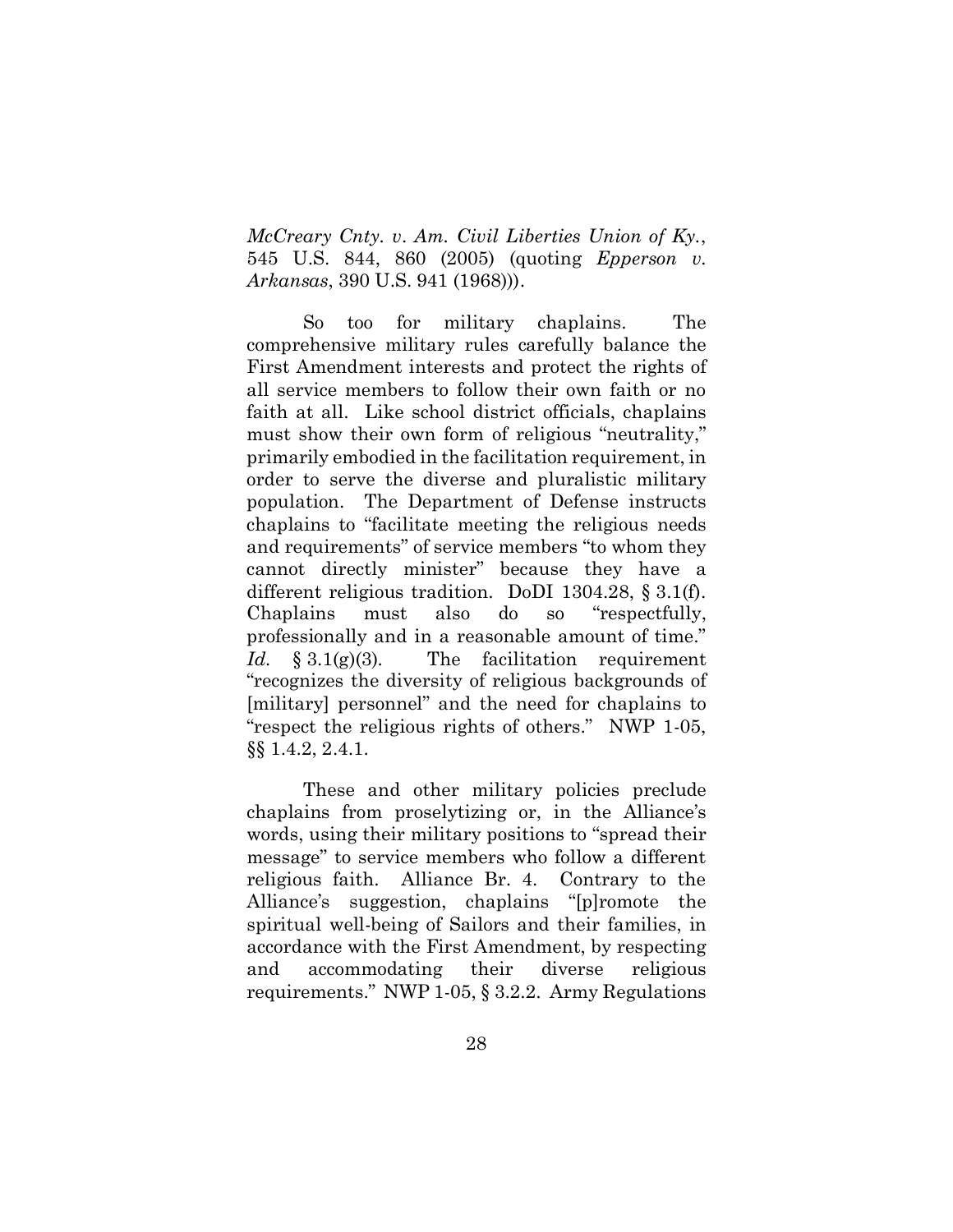emphasize that chaplains must implement "the commander's programs" for the benefit and support of other service members. AR 165-1, § 1-10. The military religious programs do not "belong" to chaplains, NWP 1-05, § 1.2, and they are not a vehicle for chaplains to "spread" their message. Alliance Br. at 4.

The Ninth Circuit also emphasized the risks of potential religious coercion in school environments, an issue of heightened concern within the military's command structure. Pet. App. 17. Discussing Petitioner's post-game prayers on the football field, the court of appeals noted that "over time, little by little, [Petitioner's] players began to join him in this activity—at least one out of a fear that declining to do so would negatively impact his playing time." Pet. App. 21. The military similarly recognizes that religious expressions by chaplains could carry messages of government endorsement or coercion of the chaplain's specific religious faith. Thus, for example, because many military command functions require mandatory attendance, commanders have discretion to determine the degree of chaplain participation in non-religious events. SECNAVINST 1730.7D,  $\P$  6(d).

The professional chaplaincy "is the means by which [the military] supports the free exercise of religion and avoids the establishment of a state religion, while at the same time ensuring that religious ministry is offered in a way which is respectful of good order and discipline." NWP 1-05, § 3.3.1. Affirming the Ninth Circuit's decision will